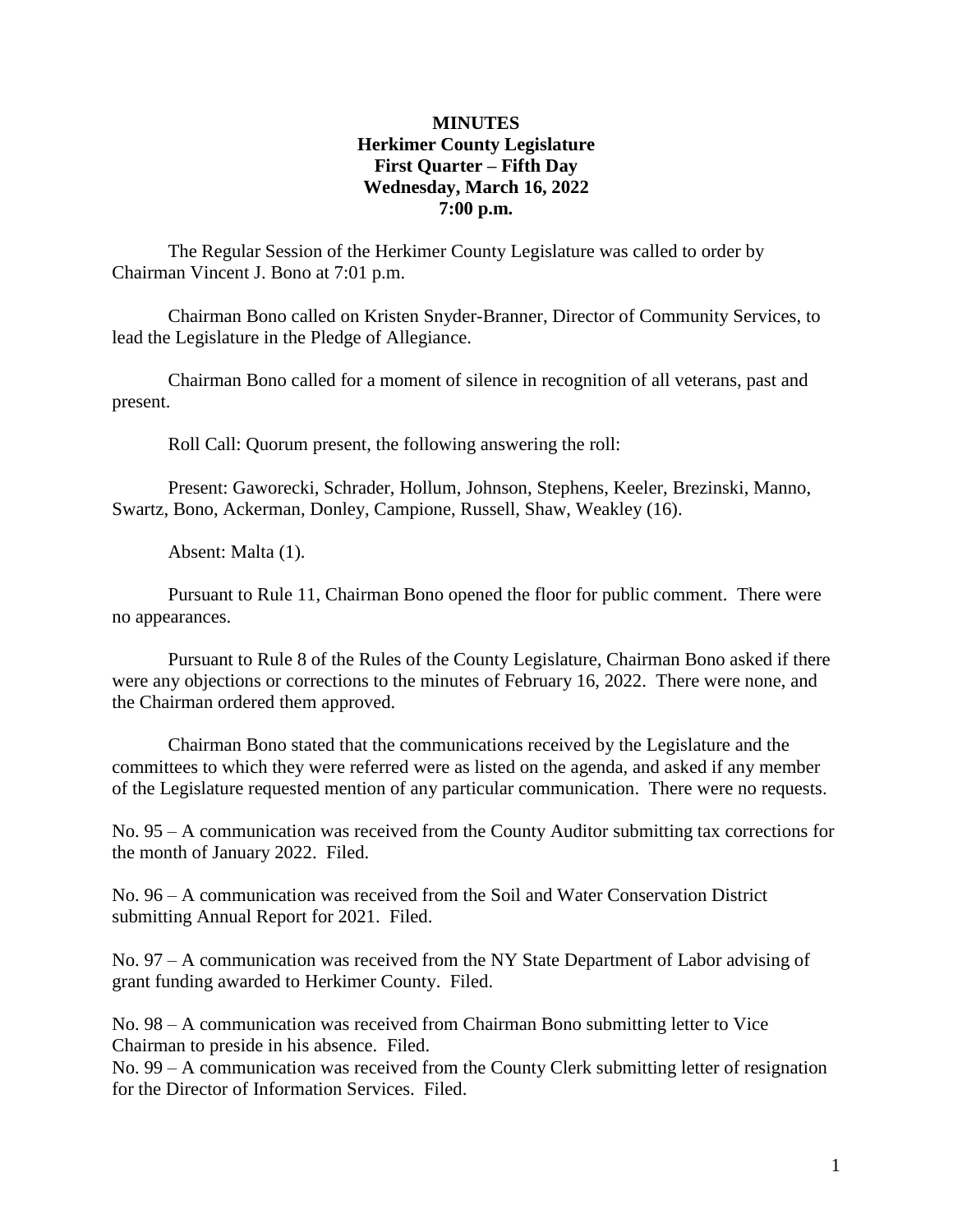No. 100 – A communication was received from the County Clerk submitting letter of resignation for the Democratic Commissioner of Elections. Filed.

No.  $101 - A$  communication was received from the Director of Weights & Measures submitting 2021 Annual Report. Referred to the Committee on Natural Resources.

No. 102 - A communication was received from the Director of Community Services submitting 2021 Annual Report. Referred to the Committee on Human Resources.

No. 103 – A communication was received from the Director of Community Services requesting reimbursement for professional liability insurance to Mental Health Consultant. Referred to the Committee on Human Resources and the Committee on Ways & Means.

No. 104 – A communication was received from the Director of Real Property Tax Services submitting 2021 Annual Report. Referred to the Committee on Ways & Means.

No. 105 – A communication was received from the Budget Officer/Purchasing Agent submitting 2021 Annual Report. Referred to the Committee on Ways & Means.

No. 106 – A communication was received from the County Clerk submitting 2021 Annual Report. Referred to the Committee on Administration/Veterans' Affairs.

No. 107 – A communication was received from Chairman Bono submitting appointment to Regional Fish and Wildlife Management Board. Referred to the Committee on Natural Resources.

No. 108 – A communication was received from the 22 Sportsman Club submitting appointment to Regional Fish and WildlifeManagement Board. Referred to the Committee on Natural Resources.

No. 109 – A communication was received from the Highway Superintendent submitting 2021 Annual Report. Referred to the Committee on Highways.

No. 110 – A communication was received from the Highway Superintendent requesting discussion on Touch a Truck Event. Referred to the Committee on Highways.

No. 111 - A communication was received from the Highway Superintendent requesting approval of 2022 capital construction project. Referred to the Committee on Highways.

No. 112 – A communication was received from the Highway Superintendent requesting discussion on project in the Village of West Winfield. Referred to the Committee on Highways.

No. 113 – A communication was received from the Highway Superintendent requesting approval to accept bids for items being auctioned that can no longer be used by the County. Referred to the Committee on Highways and the Committee on Ways & Means.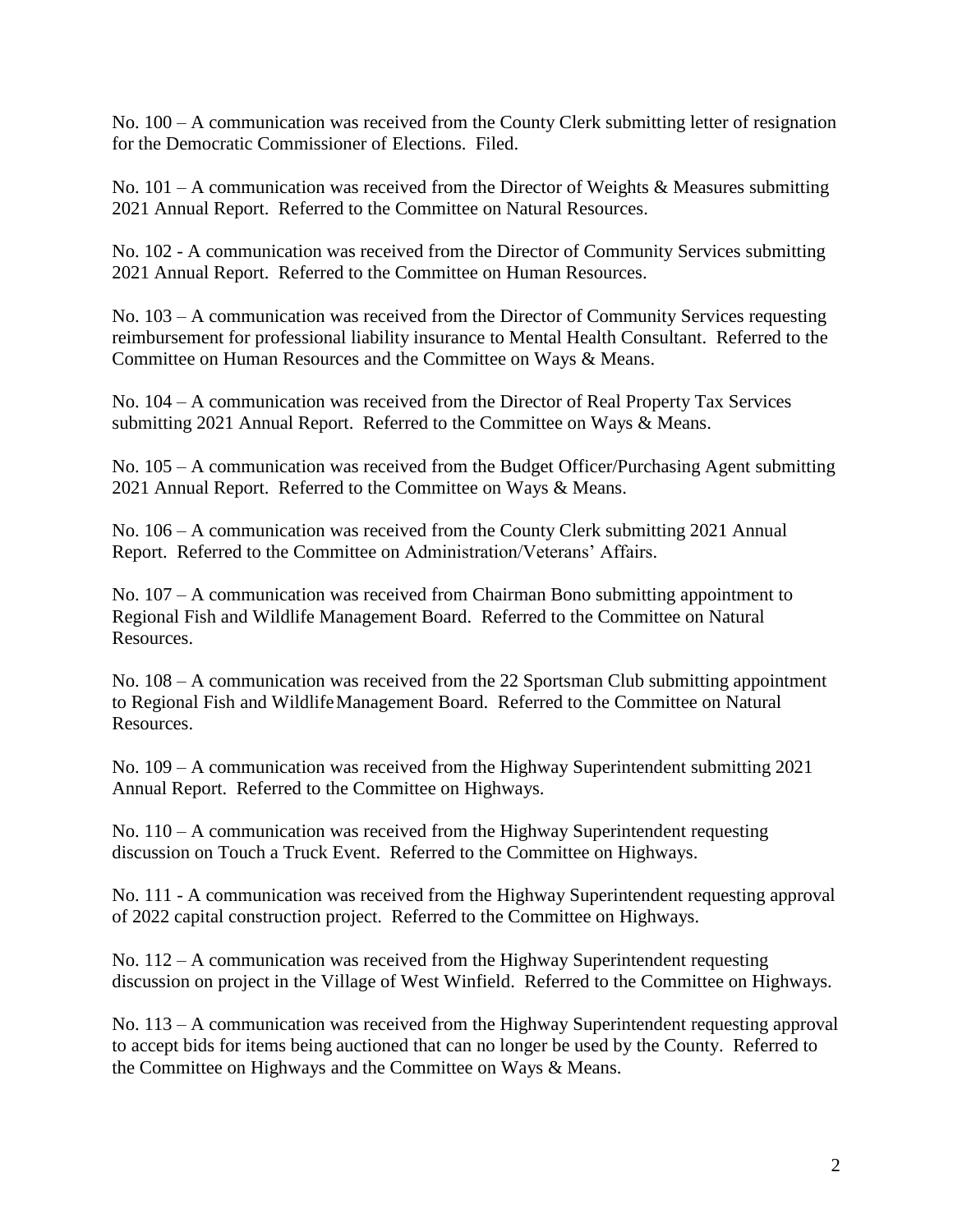No. 114 – A communication was received from the Budget Officer/Purchasing Agent requesting an appropriation of funds to satisfy the County snow contracts. Referred to the Committee on Highways and the Committee on Ways & Means.

No. 115 – A communication was received from the Budget Officer/Purchasing Agent requesting bid be awarded for roof replacement and appropriating funds for the Highway garage. Referred to the Committee on Highways and the Committee on Ways & Means.

No. 116 – A communication was received from the Soil and Water Conservation District submitting Notice of Meeting. Filed.

No. 117 – A communication was received from the District Attorney requesting amendment to the Aid to Prosecution Grant in the District Attorney's Office. Referred to the Committee on Public Safety & Emergency Management and the Committee on Ways & Means.

No. 118 – A communication was received from the Director of Probation requesting amendment to Resolution No. 342 of 2021 to increase dues in Probation. Referred to the Committee on Ways & Means.

No. 119 – A communication was received from the Budget Officer/Purchasing Agent requesting transfer of funds in Emergency Services. Referred to the Committee on Public Safety & Emergency Management and the Committee on Ways & Means.

No. 120 – A communication was received from the Director of Emergency Services requesting approval to purchase upgrade to telephone system using grant funds and Chairman to e-sign. Referred to the Committee on Public Safety & Emergency Management and the Committee on Ways & Means.

No. 121 – A communication was received from the Director of Emergency Services requesting approval of Usage Agreement with Fulton County. Referred to the Committee on County Properties, the Committee on Public Safety & Emergency Management and the Committee on Ways & Means.

No. 122– A communication was received from the Director of Office for the Aging requesting discussion on current mileage rate for Home Delivered Meals drivers. Referred to the Committee on Human Resources and the Committee on Ways & Means.

No. 123 – A communication was received from the Director of Office for the Aging requesting amendment to Resolution No. 59 of 2022 decreasing hourly rate for EISEP and Unmet Needs. Referred to the Committee on Human Resources and the Committee on Ways & Means.

No. 124 – A communication was received from the Budget Officer/Purchasing Agent requesting budget amendment due to increase in Sales Tax. Referred to the Committee on Ways & Means.

No. 125 – A communication was received from the Budget Officer/Purchasing Agent requesting transfer in Sheriff's Department. Referred to the Committee on Ways & Means.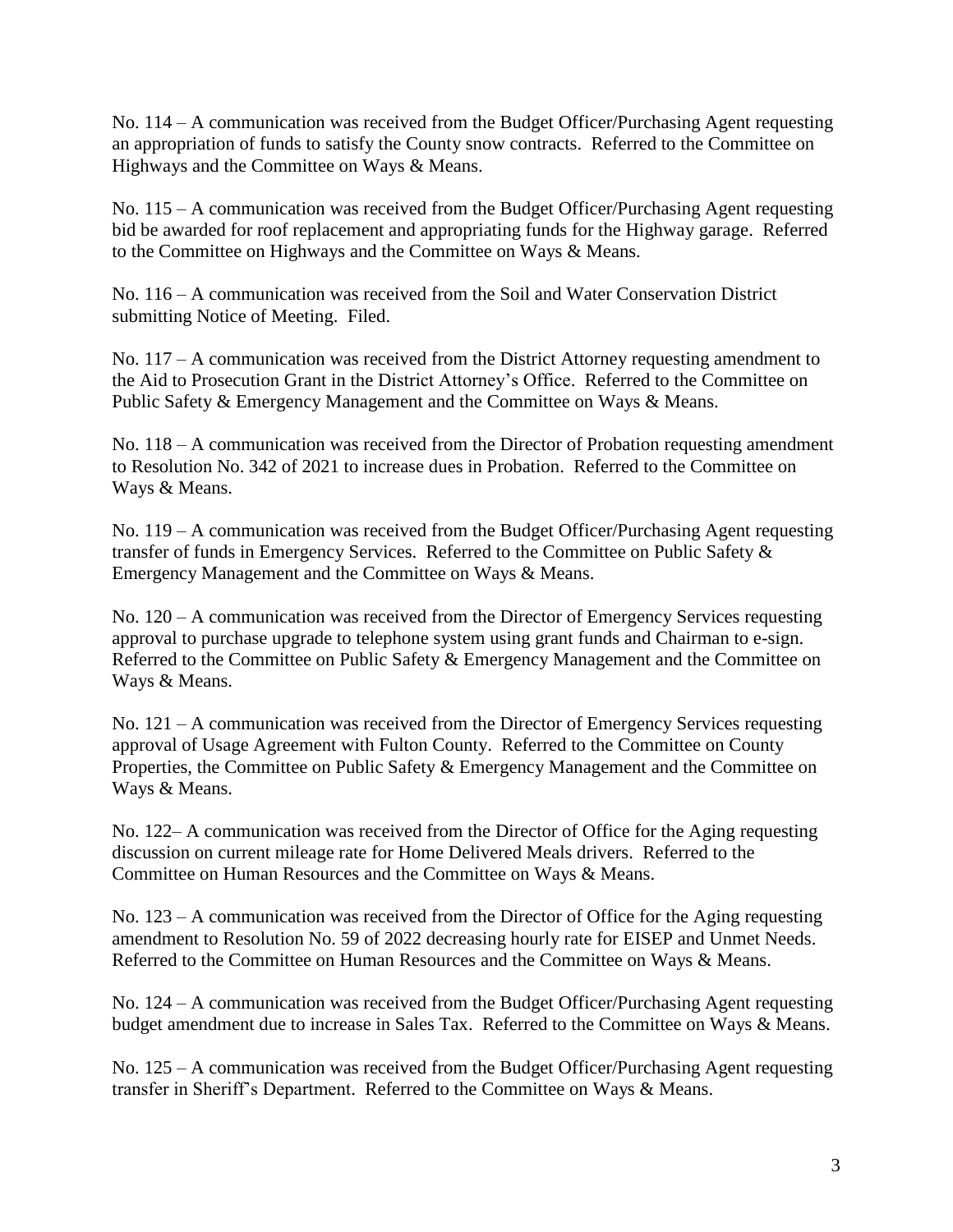No. 126 – A communication was received from the Budget Officer/Purchasing Agent requesting transfer in the 2021 budget. Referred to the Committee on Ways & Means.

No. 127 – A communication was received from the County Property Agent requesting restoration of taxes in the Village of Mohawk. Referred to the Committee on Ways & Means.

No. 128 – A communication was received from the County Attorney requesting amendment to Resolution No. 74 of 2022 concerning Indigent Legal Services. Referred to the Committee on Public Safety & Emergency Management and the Committee on Ways & Means.

No. 129 – A communication was received from the Budget Officer/Purchasing Agent requesting increase of bus runs for the Summer Youth Program. Referred to the Committee on County Planning & Development and the Committee on Ways & Means.

No. 130 – A communication was received from the Budget Officer/Purchasing Agent requesting to closeout jail project and transfer funds. Referred to the Committee on County Properties, the Committee on Public Safety & Emergency Management and the Committee on Ways & Means.

No. 131 – A communication was received from the Budget Officer/Purchasing Agent requesting an appropriation of funds. Referred to the Committee on Ways & Means.

Pursuant to Rule 6, Chairman Bono then proceeded with Reports of Standing Committees. There were no reports.

On motion of Mr. Ackerman, seconded by Mr. Stephens, Resolution No. 77 – Resolution No. 83 were handed up; voted on and adopted by voice vote:

For: Ayes (16). Against: None. Absent: Malta (1).

- **Consent Agenda:**<br>77 **NAT. RES** NAT. RESOURCES: Adopting Annual Report of Weights and Measures
- 78 HUMAN RES.: Adopting Annual Report of Herkimer County Mental Health Services
- 79 WAYS & MEANS: Adopting Annual Report of the Real Property Tax Service Agency
- 80 WAYS & MEANS: Adopting Annual Report of Purchasing Agent
- 81 HIGHWAYS: Adopting Annual Report of County Superintendent of Highways
- 82 ADMIN./VETS. AFFAIRS: Adopting Annual Report of County Clerk
- 83 NAT. RESOURCES: Appointing member to Regional Fish & Wildlife Management Board

The Chairman continued with the Regular Agenda.

On motion of Mr. Shaw, seconded by Mr. Weakley, Report and Resolution No. 84 sponsored by the Committee on Human Resources and the Committee on Ways & Means authorizing reimbursement for Professional Liability Insurance to Mental Health Consultant was handed up; voted on and adopted by voice vote: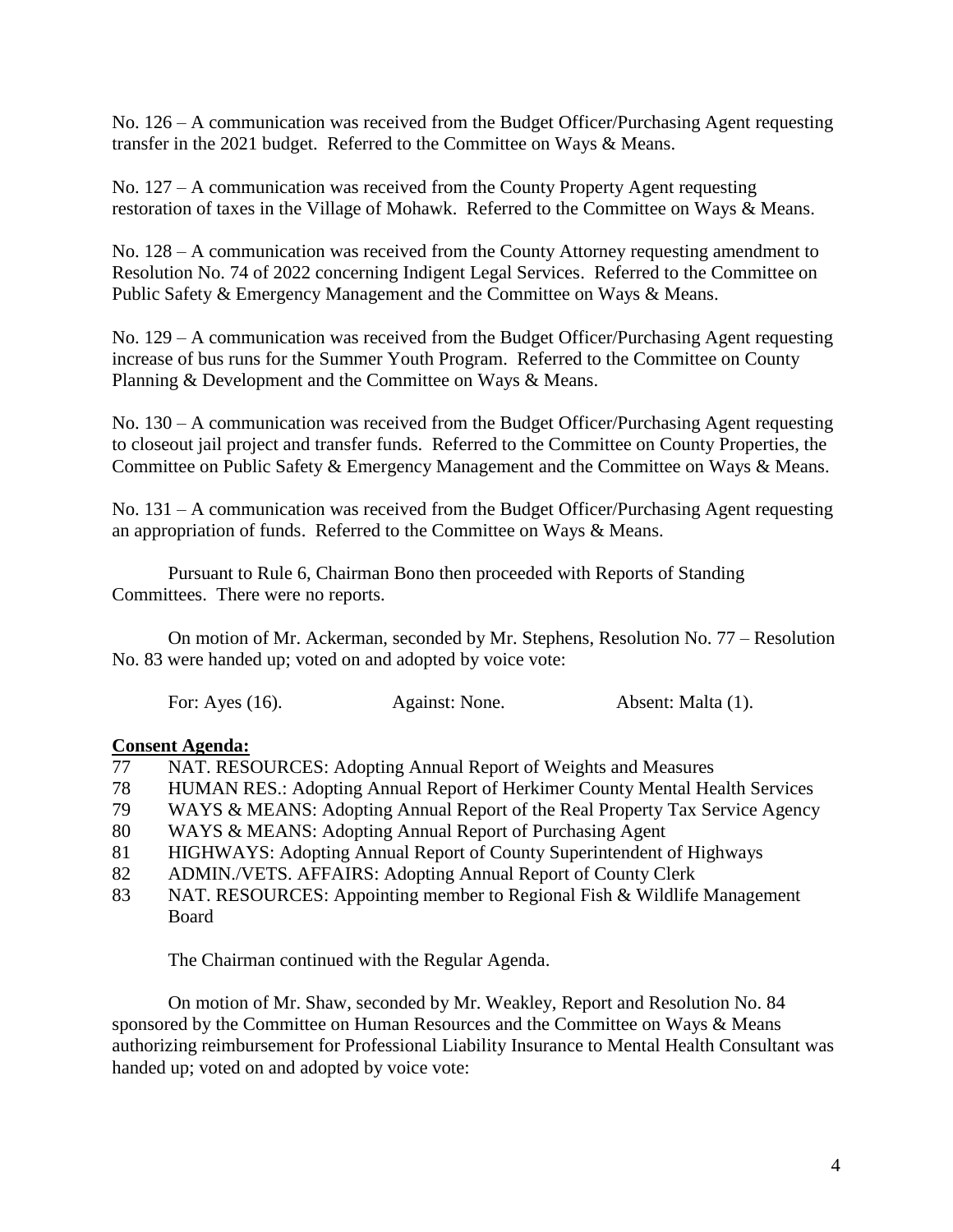For: Ayes (16). Against: None. Absent: Malta (1).

On motion of Mr. Ackerman, seconded by Mr. Gaworecki, Report and Resolution No. 85 sponsored by the Committee on Ways & Means amending Resolution No. 342 of 2021 authorizing payment of dues for municipal officers and employees during the year 2022 was handed up; voted on and adopted by voice vote:

| Absent: Malta (1). |
|--------------------|
|                    |

On motion of Mr. Weakley, seconded by Mr. Schrader, Report and Resolution No. 86 sponsored by the Committee on Human Resources and the Committee on Ways & Means amending Resolution No. 59 of 2022 concerning services in connection with the Expanded In-Home Services for the Elderly Program was handed up; voted on and adopted by voice vote:

For: Ayes (16). Against: None. Absent: Malta (1).

On motion of Mr. Campione, seconded by Mr. Gaworecki, Report and Resolution No. 87 sponsored by the Committee on Highways and the Committee on Ways & Means awarding bid for the roof replacement in Highways and appropriating funds was handed up; voted on and adopted by roll call vote:

For: Gaworecki, Schrader, Hollum, Johnson, Stephens, Keeler, Brezinski, Manno, Swartz, Bono, Ackerman, Donley, Campione, Russell, Shaw, Weakley (16).

Against: None. Absent: Malta (1).

On motion of Mr. Swartz, seconded by Mr. Donley, Report and Resolution No. 88 sponsored by the Committee on Highways approving project under Article 6, Section 116 of the Highway Law was handed up; voted on and adopted by voice vote:

For: Ayes (16). Against: None. Absent: Malta (1).

Chairman Bono dispensed with the regular session to welcome the students in attendance who are participating in the Cornell Cooperative Extension Government Intern Program and asked them to introduce themselves and the school districts they represented. Chairman Bono also asked the County Attorney to give a brief description of the difference between a voice vote and a roll call vote.

The Chairman continued with the Regular Agenda.

On motion of Mr. Campione, seconded by Mr. Stephens, Report and Resolution No. 89 sponsored by the Committee on Highways and the Committee on Ways & Means appropriating funds in connection with county snow removal contracts was handed up; voted on and adopted by roll call vote: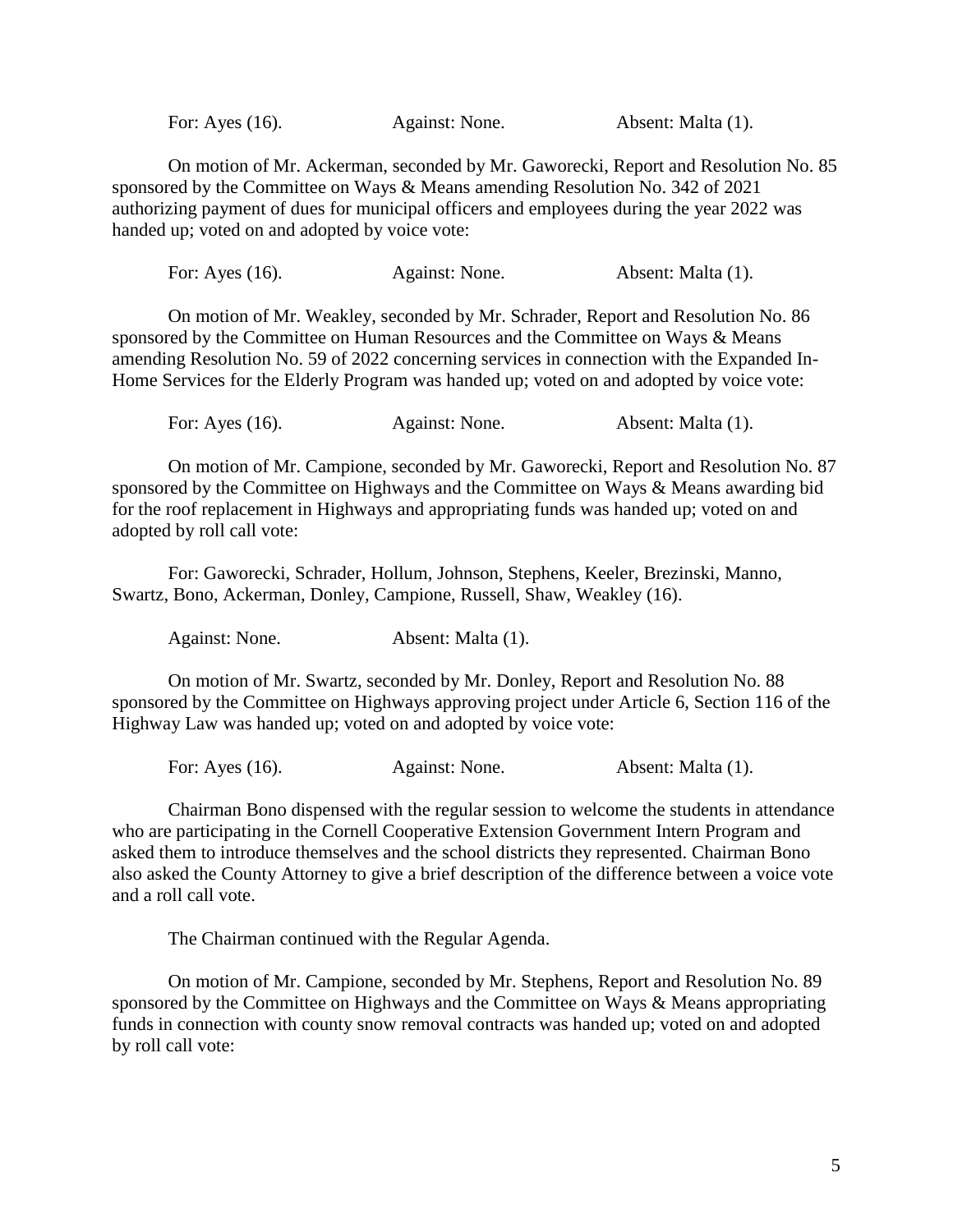For: Gaworecki, Schrader, Hollum, Johnson, Stephens, Keeler, Brezinski, Manno, Swartz, Bono, Ackerman, Donley, Campione, Russell, Shaw, Weakley (16).

| Against: None. | Absent: Malta (1). |  |
|----------------|--------------------|--|
|                |                    |  |

On motion of Mr. Hollum, seconded by Mr. Stephens, Report and Resolution No. 90 sponsored by the Committee on Public Safety & Emergency Management and the Committee on Ways & Means amending Resolution No. 324 of 2019 accepting grant from Division of Criminal Justice Services for Herkimer County District Attorney's Office was handed up; voted on and adopted by voice vote:

```
For: Ayes (16). Against: None. Absent: Malta (1).
```
On motion of Mr. Stephens, seconded by Mr. Schrader, Report and Resolution No. 91 sponsored by the Committee on Public Safety & Emergency Management and the Committee on Ways & Means approving utilization of grant funding to upgrade Zetron MAX-Call Taker 9-1-1 Telephone System and Software was handed up; voted on and adopted by voice vote:

| For: Ayes (16). | Against: None. | Absent: Malta (1). |
|-----------------|----------------|--------------------|
|                 |                |                    |

On motion of Mr. Donley, seconded by Mr. Ackerman, Report and Resolution No. 92 sponsored by the Committee on County Properties, the Committee on Public Safety & Emergency Management and the Committee on Ways & Means authorizing a Tower Usage Agreement with Fulton County in Emergency Services was handed up; voted on and adopted by voice vote:

| For: Ayes $(16)$ . | Against: None. | Absent: Malta (1). |
|--------------------|----------------|--------------------|
|                    |                |                    |

On motion of Mr. Stephens, seconded by Mr. Gaworecki, Report and Resolution No. 93 sponsored by the Committee on Public Safety & Emergency Management and the Committee on Ways & Means authorizing transfer of funds in Sheriff's Department was handed up; voted on and adopted by voice vote:

For: Ayes (16). Against: None. Absent: Malta (1).

On motion of Mr. Shaw, seconded by Mr. Stephens, Report and Resolution No. 94 sponsored by the Committee on Ways & Means authorizing transfer of funds in the 2021 Budget was handed up; voted on and adopted by voice vote:

| For: Ayes (16). | Against: None. | Absent: Malta (1). |
|-----------------|----------------|--------------------|
|                 |                |                    |

On motion of Mr. Campione, seconded by Mr. Russell, Report and Resolution No. 95 sponsored by the Committee on Ways & Means amending 2021 Budget was handed up; voted on and adopted by voice vote:

| For: Ayes (16).<br>Against: None. | Absent: Malta (1). |
|-----------------------------------|--------------------|
|-----------------------------------|--------------------|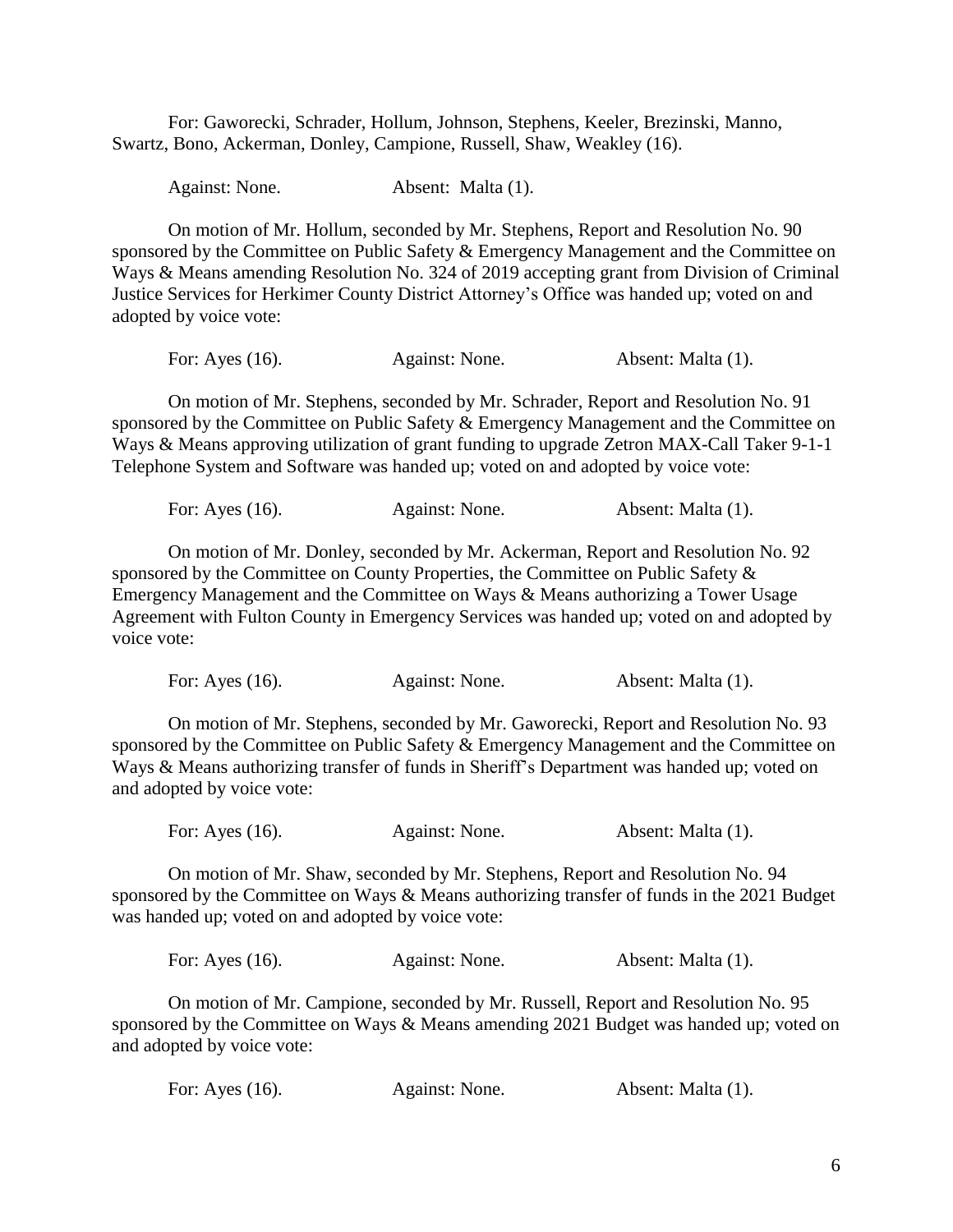On motion of Mr. Keeler, seconded by Mr. Schrader, Report and Resolution No. 96 sponsored by the Committee on Ways & Means directing restoration of parcel in the Village of Mohawk to the taxable portion of the assessment roll was handed up; voted on and adopted by voice vote:

For: Ayes (16). Against: None. Absent: Malta (1).

On motion of Mr. Ackerman, seconded by Mr. Shaw, Report and Resolution No. 97 sponsored by the Committee on Public Safety & Emergency Management and the Committee on Ways & Means amending Resolution No. 74 of 2022 amending contract for oversight of Indigent Representation and approval of office space was handed up; voted on and adopted by voice vote:

For: Ayes (16). Against: None. Absent: Malta (1).

On motion of Mr. Stephens, seconded by Mr. Weakley, Report and Resolution No. 98 sponsored by the Committee County Properties, the Committee on Public Safety & Emergency Management and the Committee on Ways & Means authorizing close of Project 5-4, New Jail Construction and transfer of funds was handed up; voted on and adopted by voice vote:

| For: Ayes $(16)$ . | Against: None. | Absent: Malta (1). |
|--------------------|----------------|--------------------|
|                    |                |                    |

On motion of Mr. Hollum, seconded by Mr. Ackerman, Report and Resolution No. 99 sponsored by the Committee on County Planning & Development and the Committee on Ways & Means authorizing to submit a grant application to the New York State Office of Community Renewal Community Development Block Grant – CV (COVID Response) Program was handed up; voted on and adopted by voice vote:

| For: Ayes (16). | Against: None. | Absent: Malta (1). |
|-----------------|----------------|--------------------|
|                 |                |                    |

On motion of Mr. Russell, seconded by Mr. Campione, Report and Resolution No. 100 sponsored by the Committee on Ways & Means adopting Fund Balance Policy was handed up; voted on and adopted by voice vote:

For: Ayes (16). Against: None. Absent: Malta (1).

On motion of Mr. Gaworecki, seconded by Mr. Russell, Report and Resolution No. 101 sponsored by the Committee on Ways & Means establishing a Health Insurance Reserve and appropriating funds was handed up; voted on and adopted by roll call vote:

For: Gaworecki, Schrader, Hollum, Johnson, Stephens, Keeler, Brezinski, Manno, Swartz, Bono, Ackerman, Donley, Campione, Russell, Shaw, Weakley (16).

Against: None. Absent: Malta (1).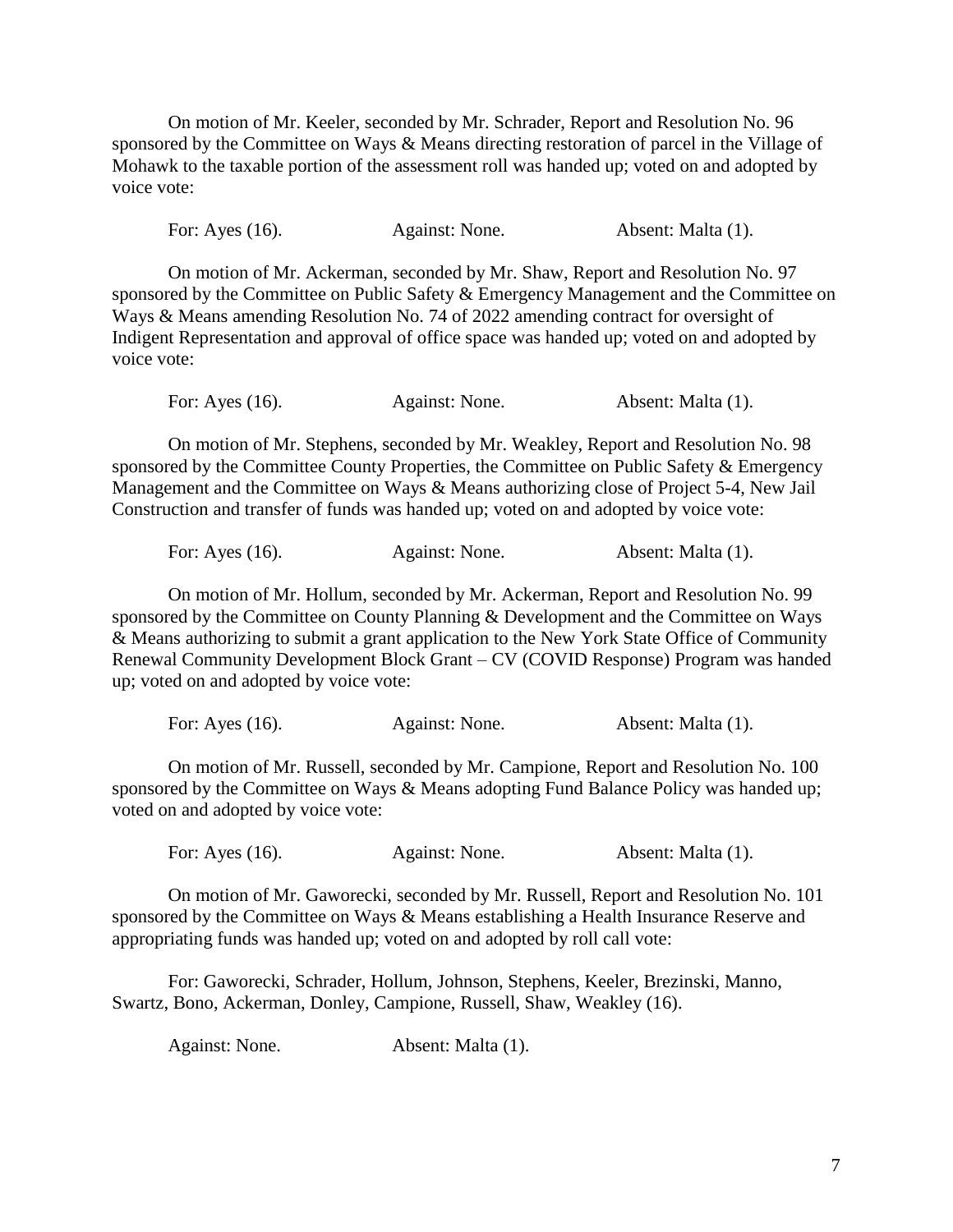Chairman Bono stated that pursuant to Rule 6(12) they would proceed with comments by Legislators. The following Legislator made a comment: Legislator Russell.

At 7:16 p.m. on motion of Mr. Manno, seconded by Mr. Stephens, the Legislature adjourned to Wednesday, April 6, 2022 at 2:00 p.m.

Jennifer L. Williams, Deputy Clerk



# **HERKIMER COUNTY LEGISLATURE**

No. 77

# **REPORT AND RESOLUTION ADOPTING ANNUAL REPORT OF DIRECTOR OF WEIGHTS AND MEASURES**

# **Sponsored by: Committee on Natural Resources**

WHEREAS, your Committee on Natural Resources, to which was referred the Annual Report of the Director of Weights and Measures for the year 2021, reports that we have examined said report, recommend its adoption and offer the following Resolution:

RESOLVED, that the Annual Report of the Herkimer County Director of Weights and Measures be adopted and filed with the Herkimer County Legislature for the year 2021.

Dated: March 16, 2022.



No. 78

# **REPORT AND RESOLUTION ADOPTING ANNUAL REPORT OF HERKIMER COUNTY MENTAL HEALTH SERVICES**

#### **Sponsored by: Committee on Human Resources**

WHEREAS, your Committee on Human Resources, to which was referred the 2021 Annual Report of the Herkimer County Mental Health Services Department, respectfully reports that we have examined the same, recommend the adoption of said report, and offer the following Resolution:

RESOLVED, that the 2021 Annual Report of the Herkimer County Mental Health Services Department be approved and placed on file with the Herkimer County Legislature for the year 2021.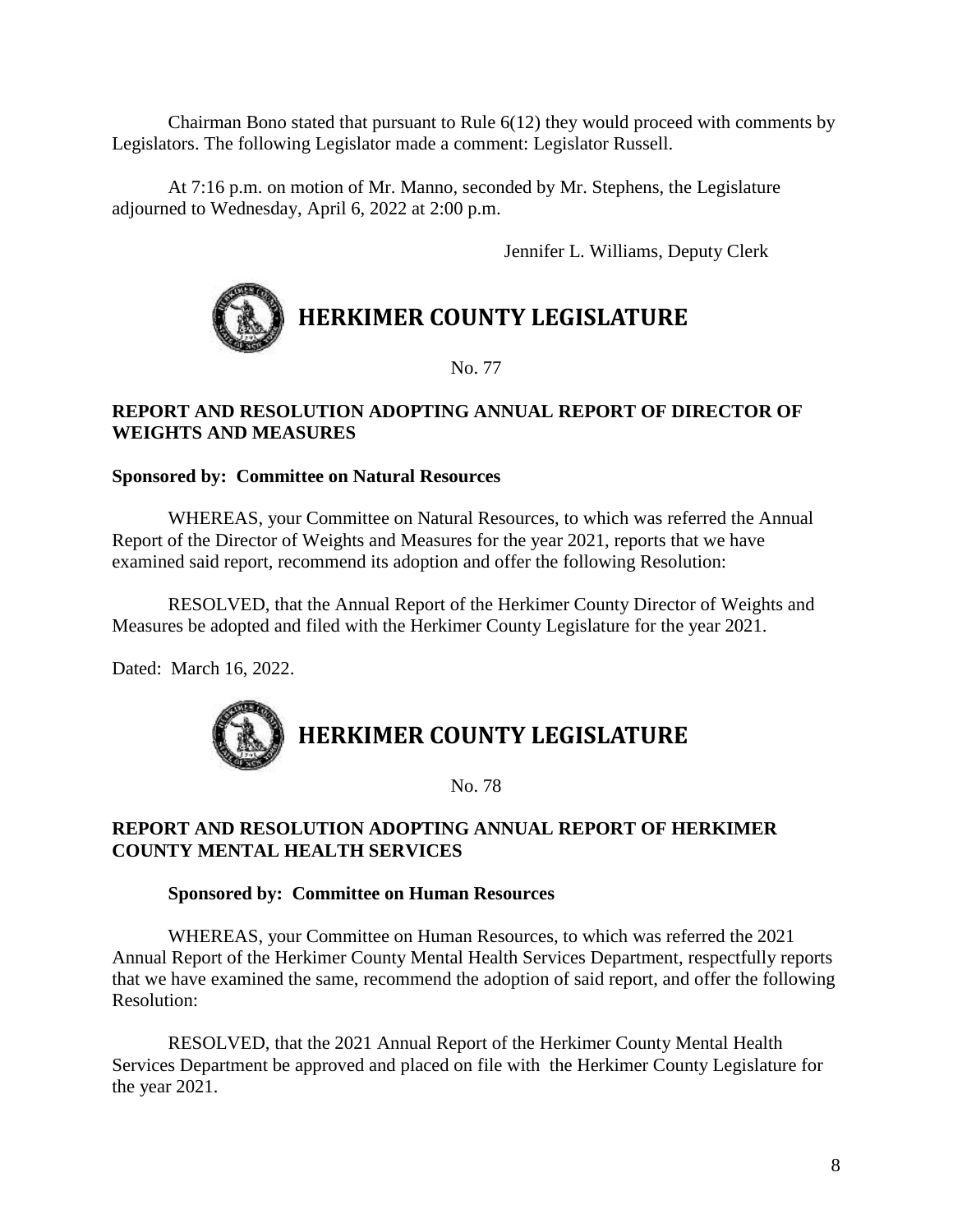Dated: March 16, 2022.



No. 79

# **REPORT AND RESOLUTION APPROVING ANNUAL REPORT OF THE REAL PROPERTY TAX SERVICE AGENCY**

# **Sponsored by: Committee on Ways and Means**

WHEREAS, your Committee on Ways and Means, to which was referred the communication from the Director of the Real Property Tax Service Agency submitting the 2021 Annual Report of the Herkimer County Real Property Tax Service Agency, respectfully reports that we have examined the said report, recommend that it be adopted and offer the following Resolution:

RESOLVED, that the 2021 Annual Report of the Herkimer County Real Property Tax Service Agency hereby is adopted and that a copy thereof be placed on file with the Herkimer County Legislature for the year 2021.

Dated: March 16, 2022.



No. 80

# **REPORT AND RESOLUTION ADOPTING ANNUAL REPORT OF PURCHASING AGENT FOR THE YEAR 2021**

#### **Sponsored by: Committee on Ways and Means**

WHEREAS, your Committee on Ways and Means, to which was referred the communication from the Budget Officer and Purchasing Agent, submitting the report of the Purchasing Department the months of January through December, 2021, respectfully reports that we have examined said report, recommend its adoption and offer the following Resolution:

RESOLVED, that the Annual Report of the Purchasing Agent for the year 2021 be adopted and filed with the Herkimer County Legislature.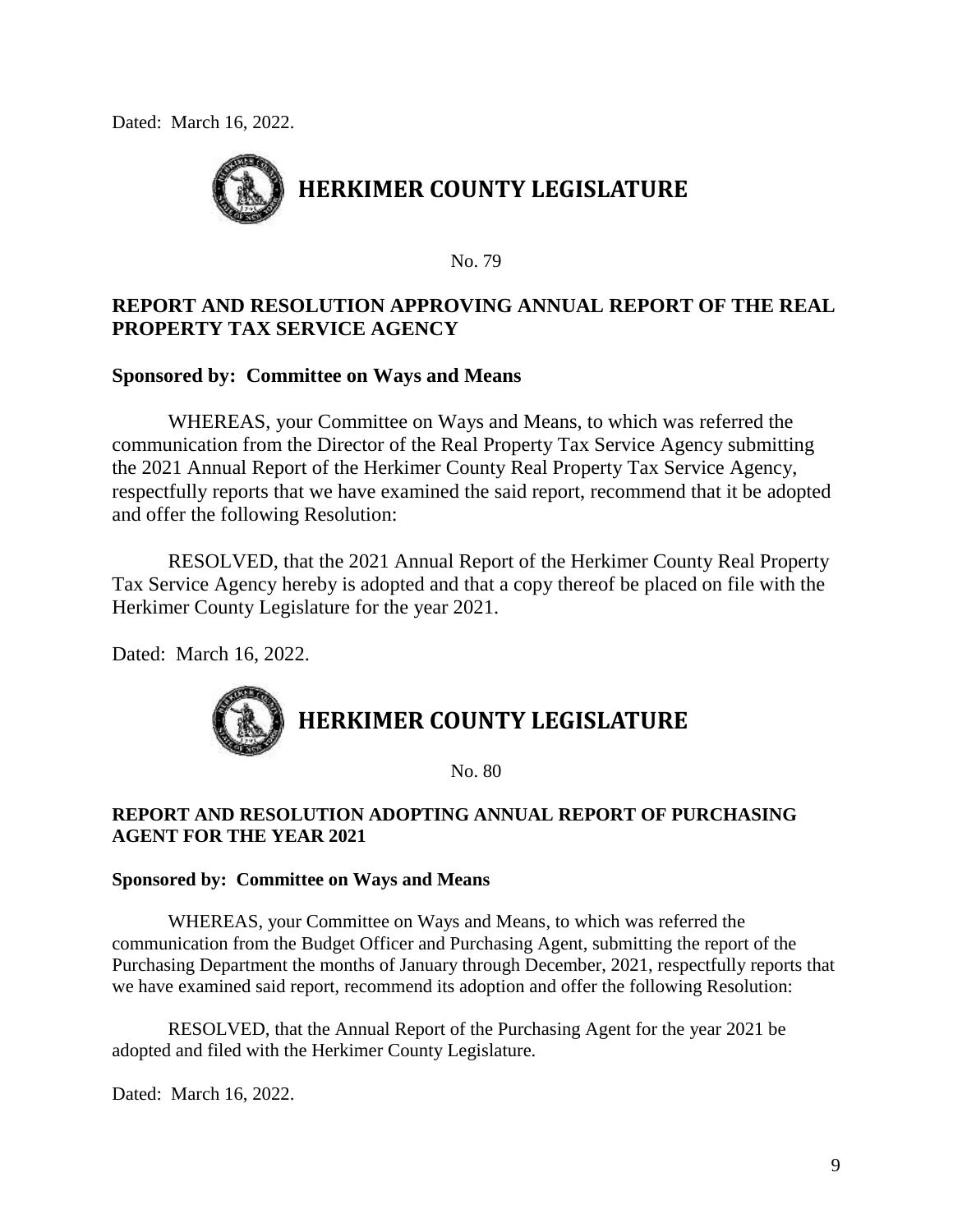

No. 81

# **REPORT AND RESOLUTION ADOPTING ANNUAL REPORT OF COUNTY SUPERINTENDENT OF HIGHWAYS**

# **Sponsored by: Committee on Highways**

WHEREAS, your Committee on Highways, to which was referred the Annual Report for 2021 of the County Highway Superintendent, respectfully reports that we have examined the same, recommend the adoption of said report, and offer the following Resolution:

RESOLVED, that the 2021 Annual Report of the County Superintendent of Highways be adopted and placed on file with the Herkimer County Legislature for the year 2021.

Dated: March 16, 2022.



No. 82

# **REPORT AND RESOLUTION ADOPTING ANNUAL REPORT OF COUNTY CLERK**

#### **Sponsored by: Committee on Administration/Veterans' Affairs**

WHEREAS, your Committee on Administration/Veterans' Affairs, to which was referred the Annual Report of Sylvia M. Rowan, County Clerk, pertaining to monies received by her office for the period ending December 31, 2021 respectfully reports and offers the following Resolution:

RESOLVED, that the Annual Report of the Herkimer County Clerk for the year 2021 be adopted and placed on file with the Herkimer County Legislature for the year 2021.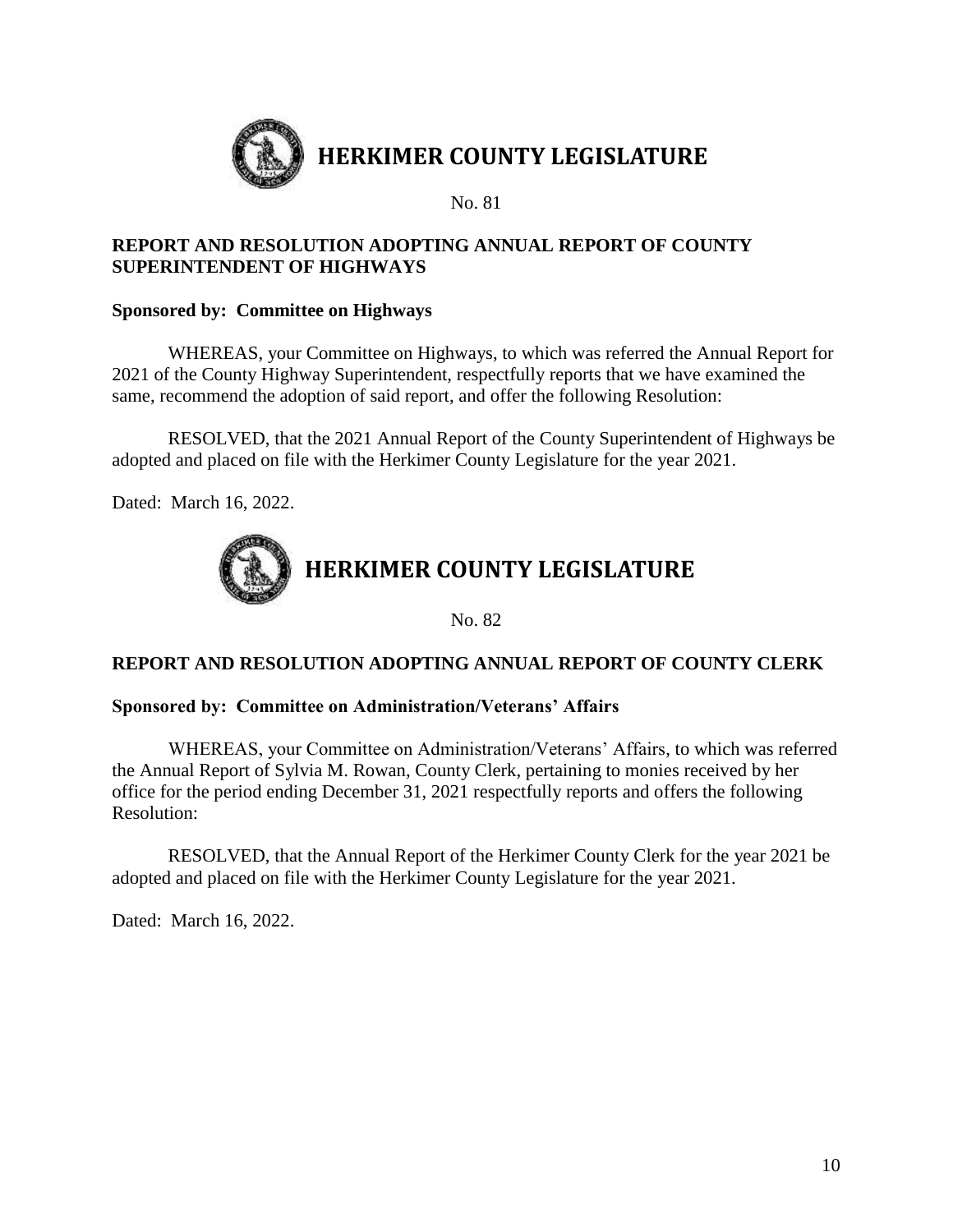

No. 83

# **REPORT AND RESOLUTION APPOINTING MEMBER TO REGIONAL FISH AND WILDLIFE MANAGEMENT BOARD**

### **Sponsored by: Committee on Natural Resources**

WHEREAS, by letter dated February 25, 2022 from Vincent J. Bono, Chairman, Herkimer County Legislature, your Committee has been advised that an appointment of Alvin H. Montana II of Dolgeville, New York, be made as sportsman representative to the Regional Fish and Wildlife Management Board to fill a vacancy presently existing on said Board, which term shall expire on December 31, 2023; now, therefore, be it

RESOLVED, that the appointment of Alvin H. Montana II of Dolgeville, New York, as sportsman representative to the Regional Fish and Wildlife Management Board, made by the Chairman of the Legislature, be and hereby is, ratified and confirmed, which term shall expire on December 31, 2023; and, be it further

RESOLVED, that certified copies of this Resolution be forwarded to the Regional Supervisor of Fish and Wildlife at Region 6 of the New York State Department of Environmental Conservation and Alvin H. Montana II.

Dated: March 16, 2022.



No. 84

# **REPORT AND RESOLUTION AUTHORIZING REIMBURSEMENT FOR PROFESSIONAL LIABILITY INSURANCE TO MENTAL HEALTH CONSULTANT**

#### **Sponsored by: Committee on Human Resources Committee on Ways and Means**

WHEREAS, Dr. Vinay Patil is a psychiatrist under contract to provide services to Herkimer County Mental Health Services; and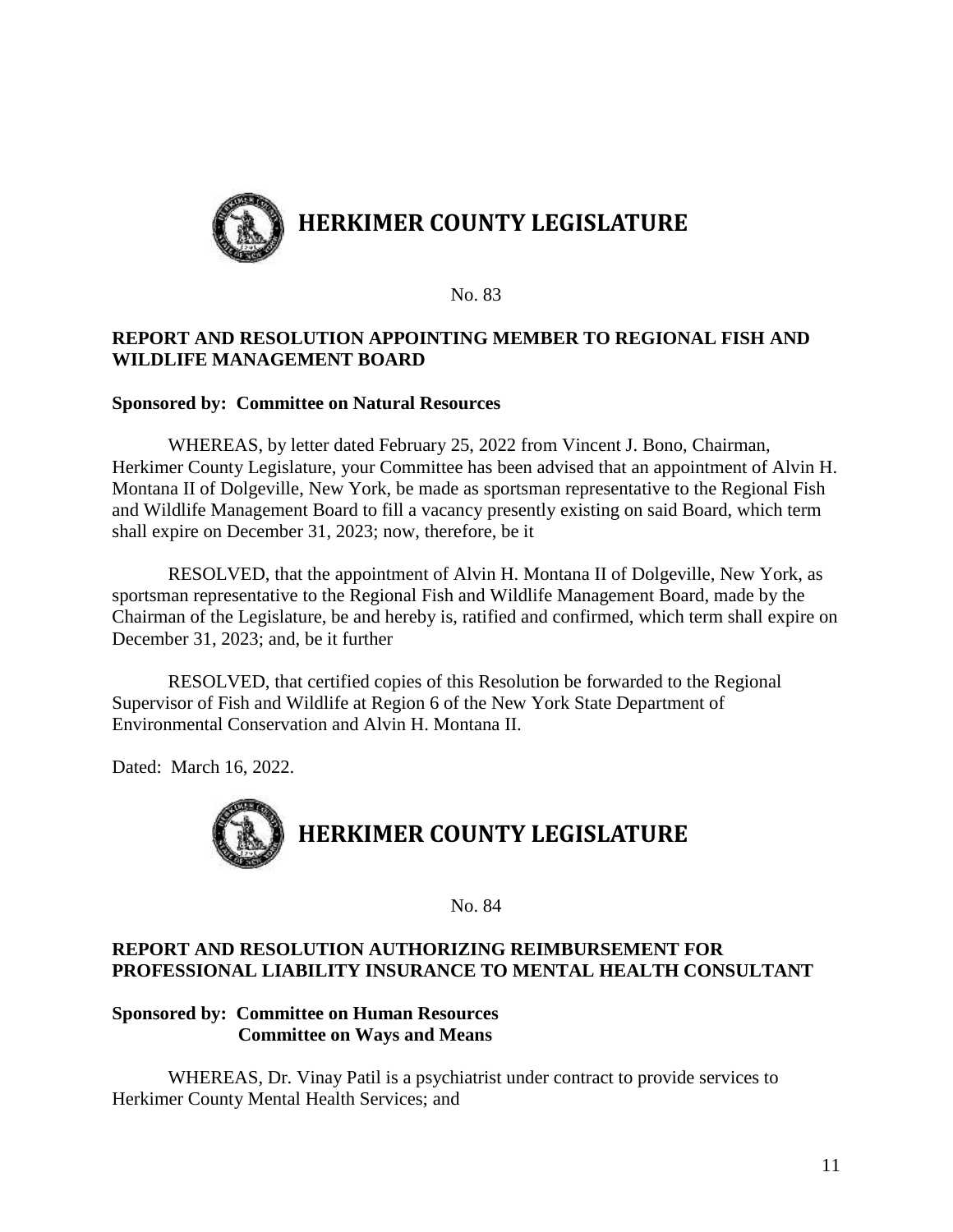WHEREAS, by letter dated February 9, 2022, Kristen Snyder-Branner, Director of Community Services, has requested that Dr. Patil be reimbursed for a sum not to exceed \$1,500 annually for professional liability insurance in connection with special psychiatric services provided to inmates at the Herkimer County Correctional Facility; and

WHEREAS, your Committees have taken this matter under consideration and recommend said reimbursement; now, therefore, be it

RESOLVED, that Dr. Vinay Patil, be and he hereby is, authorized to receive reimbursement, upon receipt of proper documentation for a sum not to exceed \$1,500 annually for professional liability insurance associated with special psychiatric services provided to inmates at the Herkimer County Correctional Facility; and, be it further

RESOLVED, that certified copies of this Resolution be forwarded to the Herkimer County Treasurer, Auditor, Budget Officer, and Director of Community Services.

Dated: March 16, 2022.



No. 85

### **REPORT AND RESOLUTION AMENDING RESOLUTION NO. 342 OF 2021 AUTHORIZING PAYMENT OF DUES FOR MUNICIPAL OFFICERS AND EMPLOYEES DURING THE YEAR 2022**

#### **Sponsored by: Committee on Ways and Means**

WHEREAS, on December 15, 2021 this Legislature adopted Resolution No. 342 authorizing payment of dues for municipal officers and employees during the year 2022; and

WHEREAS, by communication dated February 7, 2022, from Garry Murphy, Director of Probation, request is made to increase annual membership fee for the NY Association of Pretrial Service Agencies from \$30 to \$50, and further requests said Resolution No. 342 of 2021 be amended to reflect said change; now, therefore, be it

RESOLVED, that Resolution No. 342 adopted on December 15, 2021 be amended under Probation Director, Probation Supervisor (1) and Probation Officer (1), to increase the annual membership for the NY Association of Pretrial Service Agencies from \$30 to \$50; and, be it further

RESOLVED, that in all other respects Resolution No. 342 of 2021 shall remain in full force and effect; and, be it further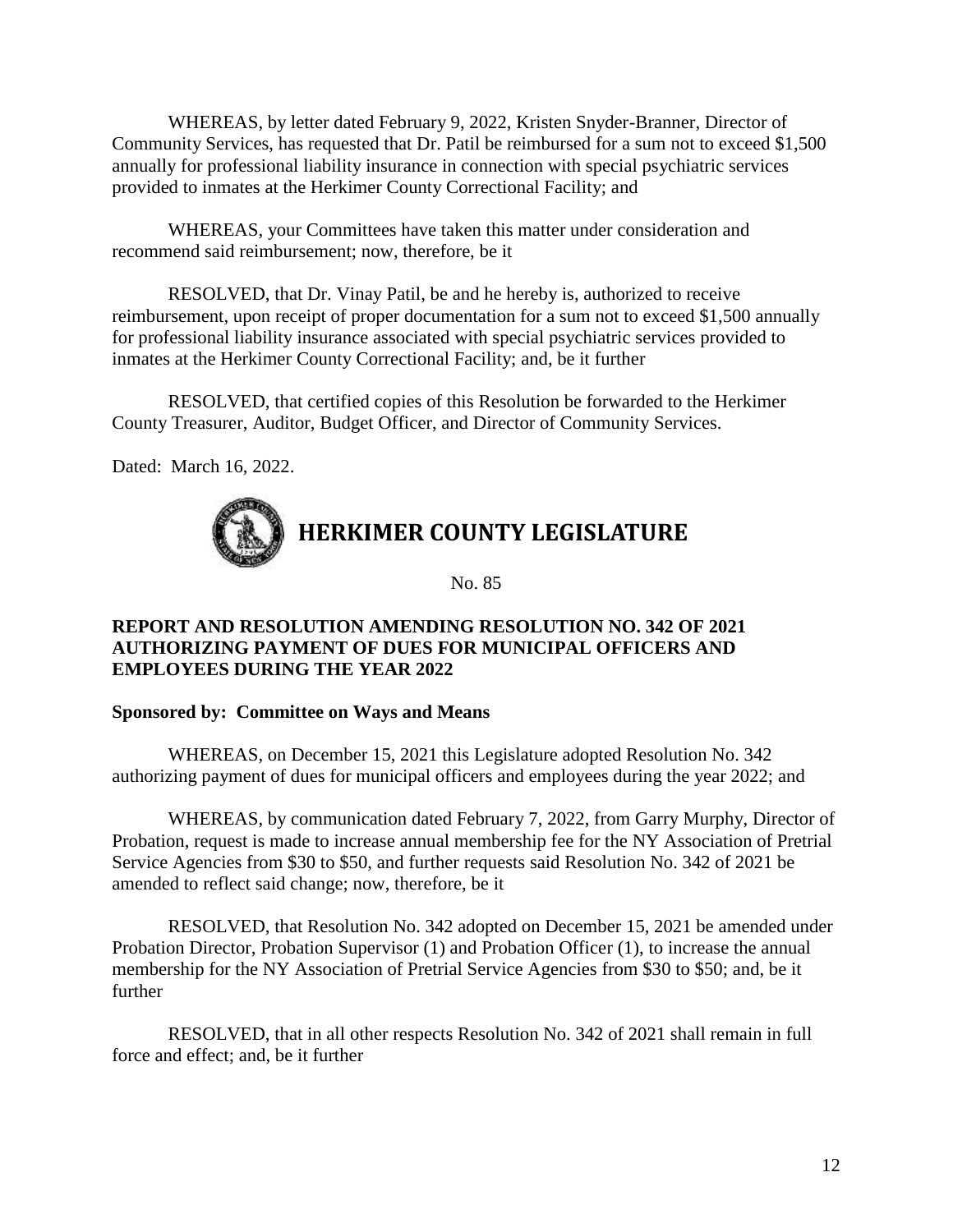RESOLVED, that certified copies of this Resolution be forwarded to the Herkimer County Treasurer, Auditor, Budget Officer, and Director of Probation.

Dated: March 16, 2022.



No. 86

#### **REPORT AND RESOLUTION AMENDING RESOLUTION NO. 59 OF 2022 CONCERNING SERVICES IN CONNECTION WITH THE EXPANDED IN-HOME SERVICES FOR THE ELDERLY PROGRAM**

#### **Sponsored by: Committee on Human Resources Committee on Ways and Means**

WHEREAS, pursuant to resolutions previously adopted, contracts were authorized between the Herkimer County Office for the Aging and At Home Care, Inc., the Department of Social Services, Home Aide Services for Central Adirondacks (HASCA), Home Health Care Partners, Resource Center for Independent Living (RCIL), Plan It Staffing, and U.S. Care Systems for said contractors to provide services for the Expanded In-Home Services for the Elderly Program (EISEP) and Unmet Needs Programs; and

WHEREAS, on February 16, 2022, this Legislature adopted Resolution No. 59 concerning services in connection with the Expanded In-Home Services for the Elderly Program (EISEP) and Unmet Needs Programs; and

WHEREAS, by communication dated February 24, 2022, from Kathy L. Fox, Director of the Office for the Aging, request is being made from Plan It Staffing to decrease the hourly rate of \$22.95 for 2022-2023 program year to \$22.40; now, therefore, be it

RESOLVED, that contracts entered into between the Herkimer County Office for the Aging and Plan It Staffing for the Expanded In-Home Services for the Elderly Program (EISEP) and Unmet Needs Programs be amended changing the hourly rate from \$22.95 for 2022-2023 program year to \$22.40; and, be it further

RESOLVED, that all other respects, Resolution No. 59 of 2022 shall remain in full force and effect; and, be it further

RESOLVED, that certified copies of this Resolution be forwarded to the Herkimer County Treasurer, Auditor, Budget Officer, Director of Office for the Aging, and Plan It Staffing.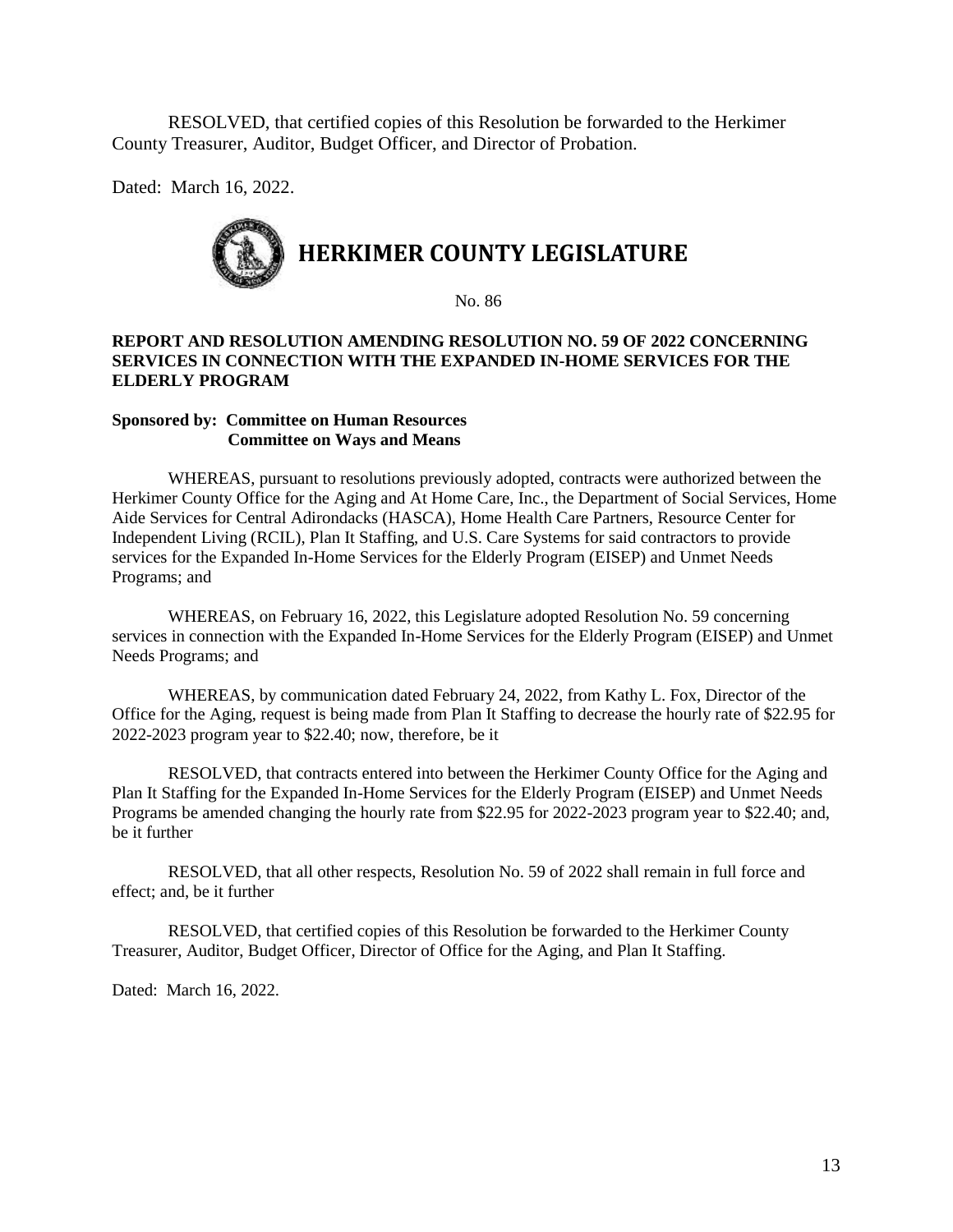

# **HERKIMER COUNTY LEGISLATURE**

No. 87

### **REPORT AND RESOLUTION AWARDING BID FOR THE ROOF REPLACEMENT IN HIGHWAYS AND APPROPRIATING FUNDS**

#### **Sponsored by: Committee on Highways Committee on Ways and Means**

WHEREAS, by letter dated February 22, 2022, Mark Nagele, Superintendent of Highways, has advised that bids were received for the replacement of the roof on the Highway garage; and

WHEREAS, by letter dated February 24, 2022, from Sheri Ferdula, Budget Officer/Purchasing Agent, has advised that six (6) bids were opened and read aloud on February 17, 2022; and

WHEREAS, the six (6) bids have been reviewed by Nelson Associates Architectural Engineering for compliance with the bid specifications and a recommendation for award has been received; and

WHEREAS, it is the recommendation of the Budget Officer/Purchasing Agent and your Committees that the bid be awarded to J & B Installations, P.O. Box 188, 732 Visions Drive, Skaneateles Falls, NY 13153 in the amount of \$691,400; now, therefore, be it

RESOLVED, that the Herkimer County Legislature hereby awards a bid for the replacement of the roof on the Highway garage to J  $\&$  B Installations, P.O. Box 188, 732 Visions Drive, Skaneateles Falls, NY 13153, in the amount of \$691,400; and, be it further

RESOLVED, additional funds will be necessary and have been verified for the following appropriation:

| \$691,400 | From: A909, Fund Balance           |
|-----------|------------------------------------|
|           | H1620.40000, Buildings, Proj: 16-2 |

and, be it further

RESOLVED, that certified copies of this Resolution be forwarded to the Herkimer County Treasurer, Auditor, Budget Officer, Superintendent of Highways, and J & B Installations.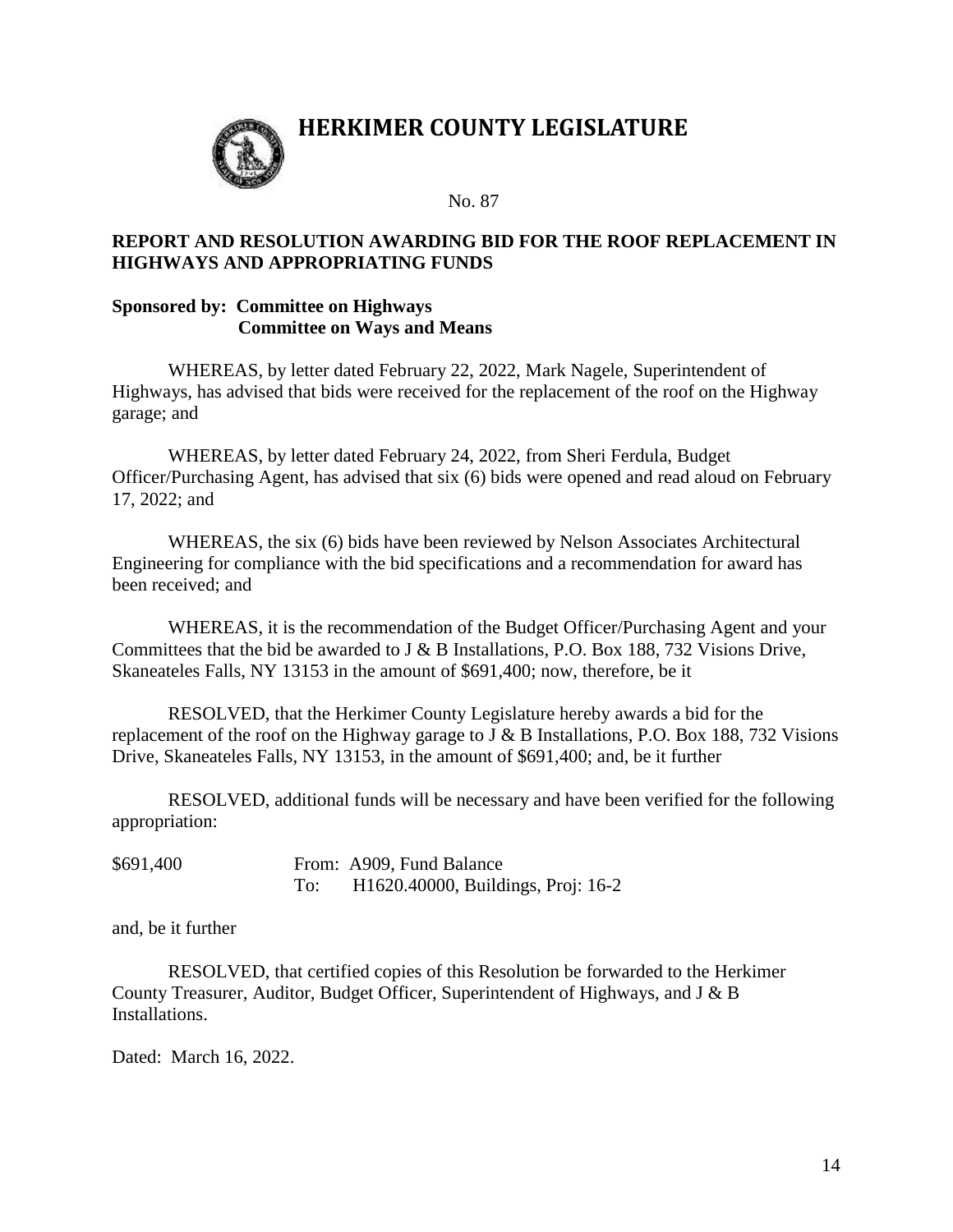

# **HERKIMER COUNTY LEGISLATURE**

No. 88

#### **REPORT AND RESOLUTION APPROVING PROJECT UNDER ARTICLE 6, SECTION 116 OF THE HIGHWAY LAW**

#### **Sponsored by: Committee on Highways**

WHEREAS, your Committee on Highways, to which was referred the letter of Mark Nagele, County Superintendent of Highways, dated February 8, 2022, submitting three copies each of statement under Article 6 of the Highway Law designating work to be done with County Road Fund monies during the year 2022 covering one project involved in the Capital Construction Program, respectfully reports that we have examined said statements contained in said communication from and signed by the County Superintendent of Highways, recommend its adoption and offer the following Resolution:

RESOLVED, that the statements under Article 6 of the Highway Law which designate work to be done with County Road Fund monies be, and hereby are, approved by the County Legislature of the County of Herkimer for the following project involved in the Capital Construction Program, to be funded as listed:

| PROJECT<br>NO. | <b>ROAD/LOCATION</b>                                              | <b>TYPE OF PROJECT</b> | <b>ESTIMATED</b><br><b>CONSTRUCTION</b><br><b>COST</b> |
|----------------|-------------------------------------------------------------------|------------------------|--------------------------------------------------------|
| 417            | Ashe Road, CR246, BIN 3307720<br>Over Crum Creek, Town of Manheim | Engineering/Design     | \$250,000.00                                           |

and, be it further

RESOLVED, that this project will be funded through Federal Aid, Marchiselli and CHIPS pending sufficient funding; and, be it further

RESOLVED, that certified copies of this Resolution be forwarded to the County Treasurer, County Auditor, Budget Officer, and County Highway Superintendent.

Dated: March 16, 2022.



No. 89

#### **REPORT AND RESOLUTION APPROPRIATING FUNDS IN CONNECTION WITH COUNTY SNOW REMOVAL CONTRACTS**

**Sponsored by: Committee on Highways**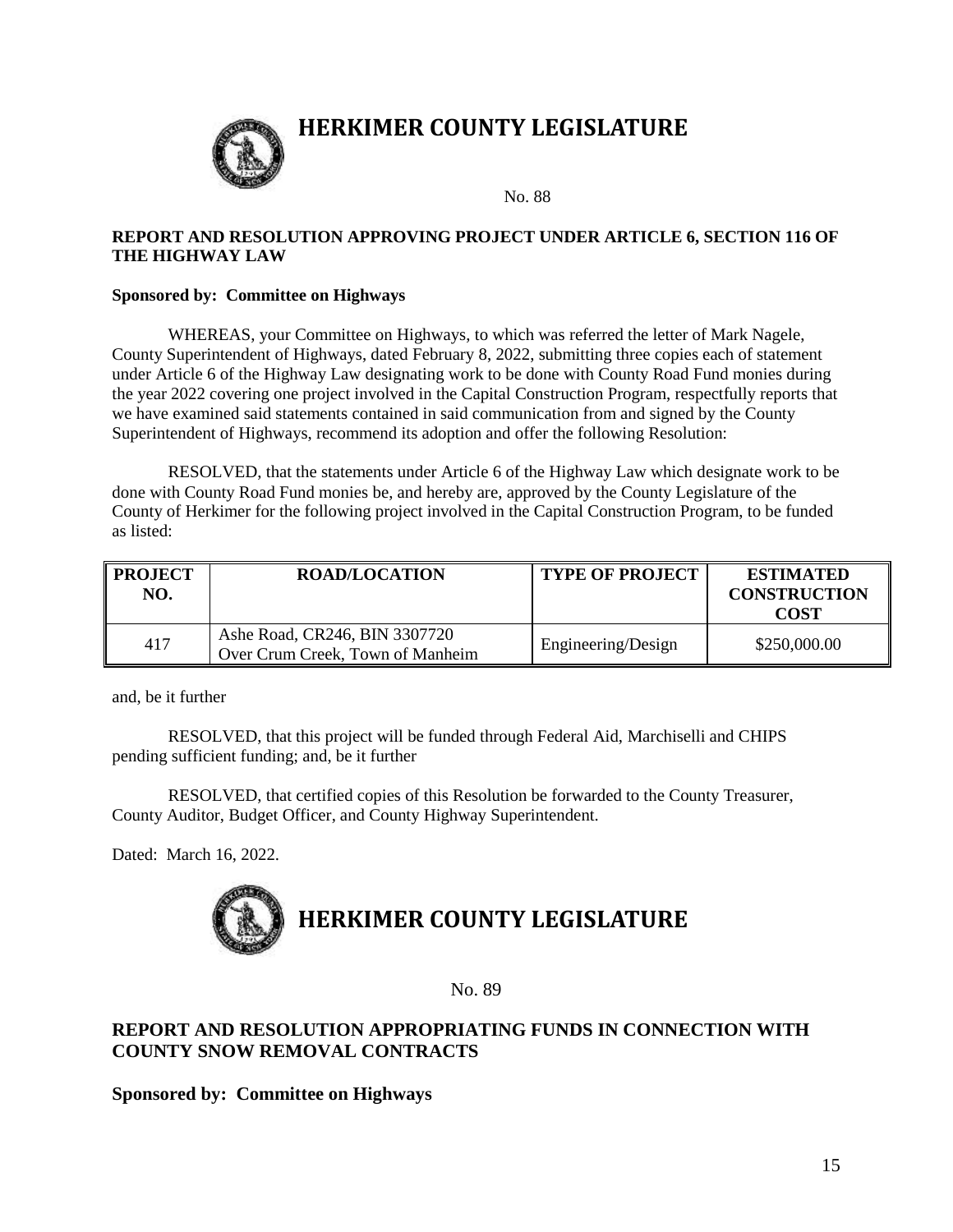#### **Committee on Ways and Means**

WHEREAS, by letter dated February 24, 2022, Sheri Ferdula, Herkimer County Budget Officer, has advised this Legislature that due to the increase in sales tax for 2021, an additional appropriation of funding will be necessary to satisfy the County snow contracts, funds have been verified and are available for this appropriation; now, therefore, be it

RESOLVED, that an appropriation be made as follows:

\$361,655.52 From: DM909, Road Maintenance, Fund Balance To: D5142.44000, County Road, County Snow

and, be it further

RESOLVED, that certified copies of this Resolution be forwarded to the Herkimer County Treasurer, Auditor, Budget Officer, and County Highway Superintendent.

Dated: March 16, 2022.



No. 90

#### **REPORT AND RESOLUTION AMENDING RESOLUTION NO. 324 OF 2019 ACCEPTING GRANT FROM DIVISION OF CRIMINAL JUSTICE SERVICES FOR HERKIMER COUNTY DISTRICT ATTORNEY'S OFFICE**

#### **Sponsored by: Committee on Public Safety/Emergency Management Committee on Ways and Means**

WHEREAS, on November 13, 2019 this Legislature adopted Resolution No. 324 of 2019 accepting an Aid to Prosecution Grant from the Division of Criminal Justice Services for the Herkimer County District Attorney's Office; and

WHEREAS, said grant award was in the amount of \$30,200.00, and effective for the term October 1, 2019 to September 30, 2020; and

WHEREAS, by communication dated February 18, 2022, from Jeffrey Carpenter, Herkimer County District Attorney, request is being made to approve an extension to the Aid to Prosecution Grant with an end date of March 31, 2021 due to the pandemic with an increase of funds bringing the grant total to \$45,300; and

RESOLVED, that the Chairman of this Legislature is hereby authorized to e-sign the grant on behalf of the County of Herkimer with the New York State Division of Criminal Justice Services to approve an extension to the Aid to Prosecution Grant with an end date of March 31, 2021 due to the pandemic with an increase of funds bringing the grant total to \$45,300; and, be it further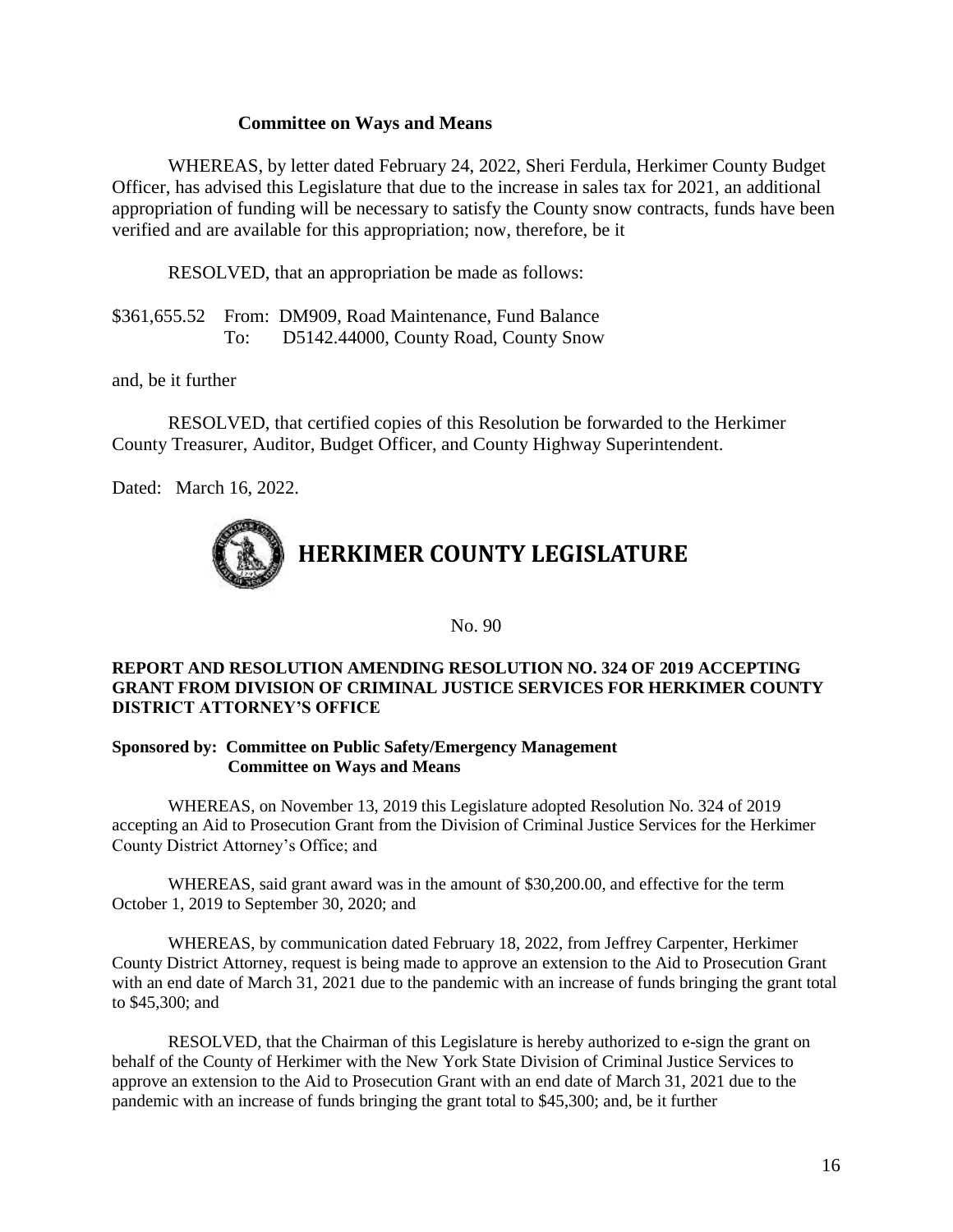RESOLVED, that certified copies of this Resolution be forwarded to the Herkimer County Treasurer, Auditor, Budget Officer, and District Attorney.

Dated: March 16, 2022.



No. 91

### **REPORT AND RESOLUTION APPROVING THE UTILIZATION OF GRANT FUNDING TO UPGRADE ZETRON MAX-CALL TAKER 9-1-1 TELEPHONE SYSTEM AND SOFTWARE**

# **Sponsored by: Committee on Public Safety/Emergency Management Committee on Ways and Means**

WHEREAS, by letter received February 22, 2022, from John J. Raymond, Director of Emergency Services, this Legislature is advised of a request to upgrade the Zetron MAX-Call Taker 9-1-1 telephone system and software at 911 by utilizing State Homeland Security Program Grant (SHSP-19) funding; and

WHEREAS, a quote was received from JPJ Electronics to upgrade new workstations, including computers, expanding the "sip" phone system and the purchase of additional licensing for the additional phones; and

WHEREAS, it is the recommendation of the Director of Emergency Services that the purchase be made through JPJ Electronics at a cost of \$16,440.00; and

WHEREAS, by letter dated February 24, 2022, Sheri A. Ferdula, Budget Officer/Purchasing Agent has requested a transfer of funds to complete the upgrade to the 911 phone system, funds have been verified and are available for the following:

| \$18,656.25 | From: A3020A.44000, Em. Mgmt., HSG, Contracted Services,<br>Proj: $EM02-13$ |
|-------------|-----------------------------------------------------------------------------|
|             | <b>To:</b> A3020A.25000, Em. Mgmt., HSG, Other Equip.,<br>Proj: $EM02-13$   |

now, therefore, be it

RESOLVED, that this Legislature approves the request to upgrade the Zetron MAX-Call Taker 9-1-1 telephone system and software at 911 through JPJ Electronics at a cost of \$16,440.00, by utilizing State Homeland Security Program Grant (SHSP-19) funding; and, be it further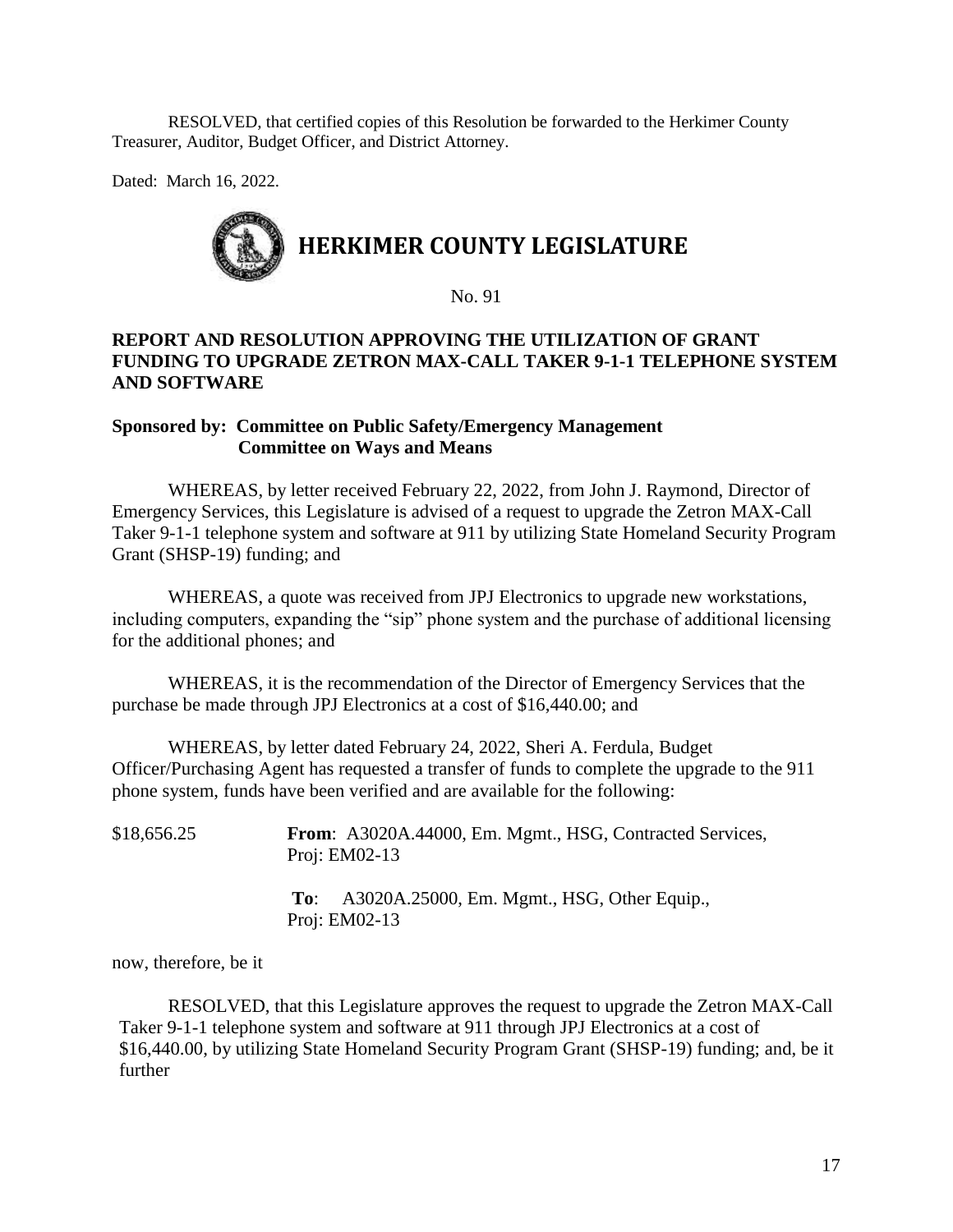RESOLVED, that the Chairman of the Legislature be authorized to e-sign the grant document; and, be it further

RESOLVED, that certified copies of this Resolution be forwarded to the Herkimer County Treasurer, Auditor, Budget Officer, Director of Emergency Services, and JPJ Electronics.

Dated: March 16, 2022.



No. 92

### **REPORT AND RESOLUTION AUTHORIZING A TOWER USAGE AGREEMENT WITH FULTON COUNTY IN EMERGENCY SERVICES**

# **Sponsored by: Committee on County Properties Committee on Public Safety/Emergency Management Committee on Ways & Means**

WHEREAS, by letter dated February 22, 2022 from John Raymond, Director of Emergency Services, request is being made to enter into an agreement with Fulton County Emergency Services for usage of the Aney Hill Communications Tower; and

WHEREAS, Fulton County Emergency Services agrees to reimburse the County \$2,600 in 2022, based on half of the tower site's electric cost which will be reviewed annually; and

WHEREAS, the agreement allows for shared repair and maintenance costs with equipment used by both counties; now, therefore, be it

RESOLVED, that the Chairman of the Legislature is authorized to sign an agreement with Fulton County for \$2,600 for reimbursement of electrical costs at the Aney Hill Communications Tower which will be reviewed annually and shared repairs and maintenance costs with equipment used by both counties; and, be it further

RESOLVED, that certified copies of this Resolution be forwarded to the Herkimer County Treasurer, Auditor, Budget Officer, Director of Emergency Services, and Fulton County Director of Emergency Services.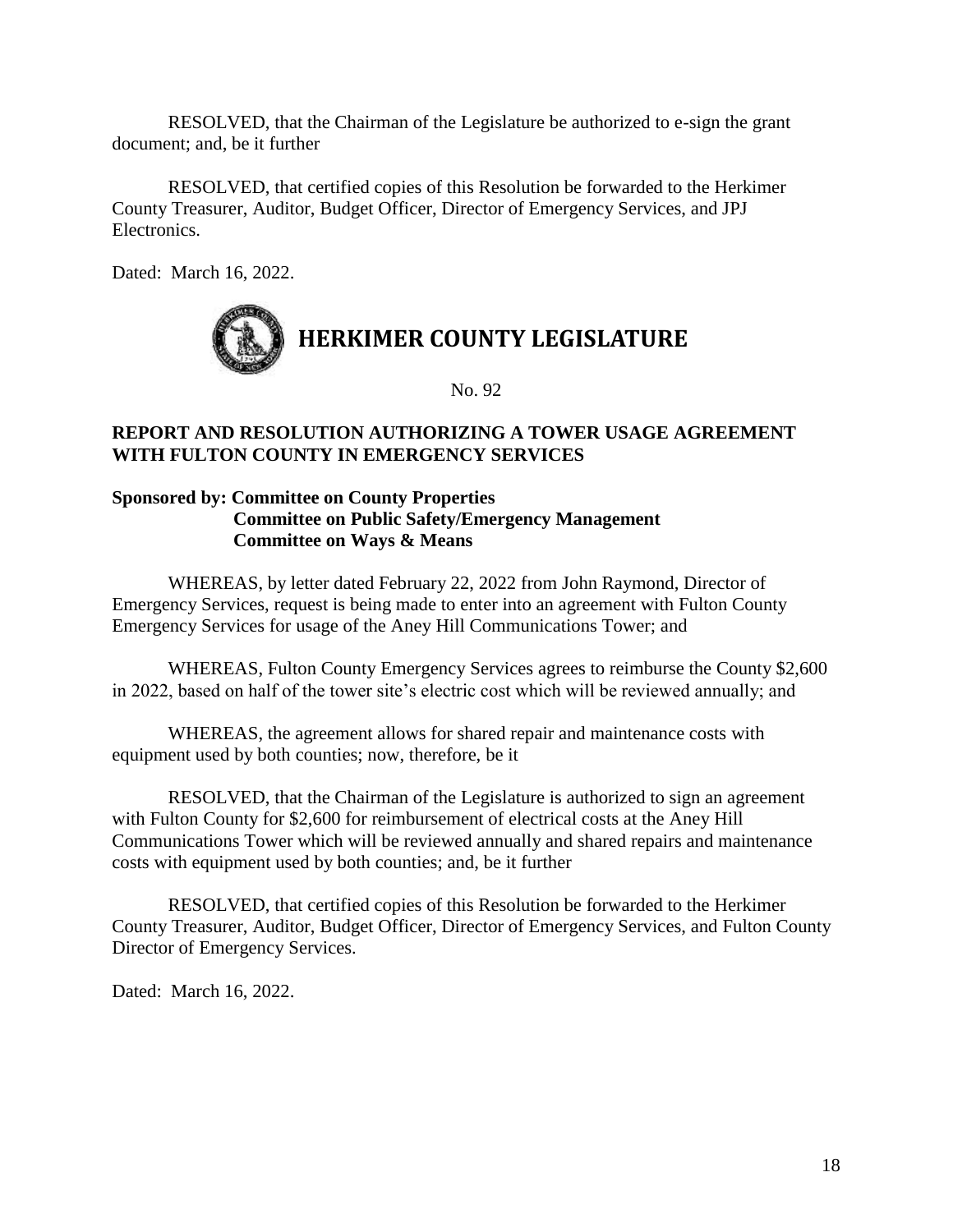**HERKIMER COUNTY LEGISLATURE**



No. 93

# **REPORT AND RESOLUTION AUTHORIZING TRANSFER OF FUNDS IN THE SHERIFF'S DEPARTMENT**

### **Sponsored by: Committee on Public Safety/Emergency Management Committee on Ways & Means**

WHEREAS, your Committee on Ways and Means, to which was referred a communication from Sheri A. Ferdula, Budget Officer/Purchasing Agent, dated February 24, 2022, submitting a request for a transfer of funds, reports that we have examined said communication, inquired into the subject matter thereof, and recommend that said transfer be made and offer the following Resolution:

RESOLVED, that the Herkimer County Treasurer be, and she hereby is, authorized and directed to transfer the following sum from and to the following accounts:

| <b>Transfer:</b><br>\$19,250 |     | From: A3020A.42100, Em. Mgmt., HSG, Telephone,<br>Proj: $EM02-15$ |
|------------------------------|-----|-------------------------------------------------------------------|
|                              | To: | A3110A.42100, HSG, Telephone, Proj: SH21-1                        |

and, be it further

RESOLVED, that certified copies of this Resolution be forwarded to the Herkimer County Treasurer, Auditor, Budget Officer, and Sheriff.

Dated: March 16, 2022.



No. 94

# **REPORT AND RESOLUTION AUTHORIZING TRANSFER OF FUNDS IN THE 2021 BUDGET**

**Sponsored by: Committee on Ways & Means**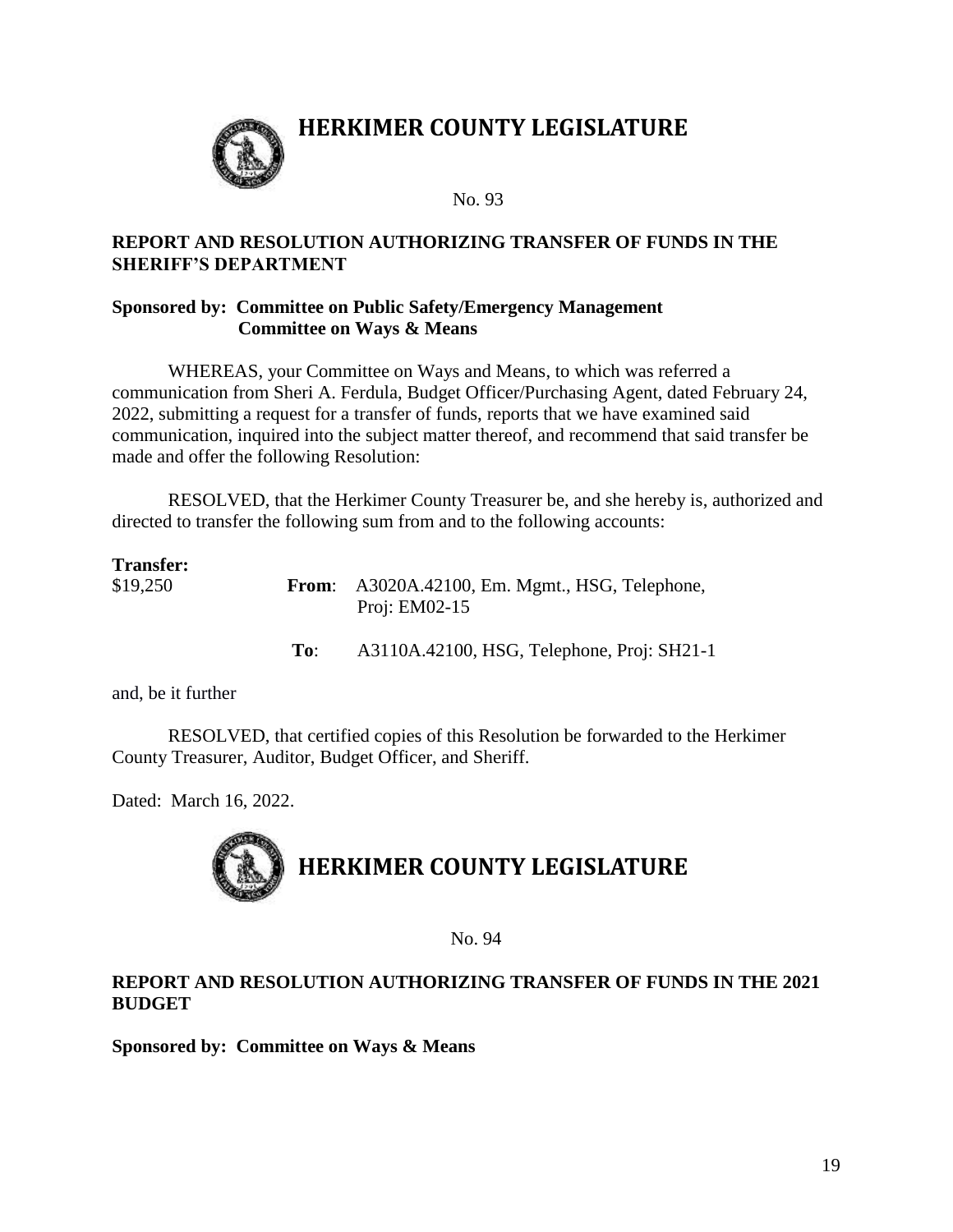WHEREAS, your Committee on Ways and Means, to which was referred a communication from Sheri A. Ferdula, Budget Officer/Purchasing Agent, dated February 24, 2022, submitting a request for a transfer of funds, reports that we have examined said communication, inquired into the subject matter thereof, and recommend that said transfer be made and offer the following Resolution:

RESOLVED, that the Herkimer County Treasurer be, and she hereby is, authorized and directed to transfer the following sum from and to the following accounts in the 2021 Budget:

#### **Transfer:**

| \$126,295.11 | From: TC720, Group Insurance  |
|--------------|-------------------------------|
|              | To: A2701, Refund Prior Year. |

and, be it further

RESOLVED, that certified copies of this Resolution be forwarded to the Herkimer County Treasurer, Auditor, and Budget Officer.

Dated: March 16, 2022.



No. 95

# **REPORT AND RESOLUTION AMENDING 2021 BUDGET**

#### **Sponsored by: Committee on Ways and Means**

WHEREAS, by letter dated February 24, 2022 from Sheri A. Ferdula, Budget Officer, your Committee is advised that a budget amendment is necessary in the 2021 budget due to the increase in Sales Tax to account for the additional distributions to the Towns and Villages; now, therefore, be it

RESOLVED, that the 2021 Herkimer County Budget is amended as follows:

| Amend:                             |                    |
|------------------------------------|--------------------|
| A1985.1110, Sales Tax              | From: \$30,532,706 |
|                                    | To: \$32,563,752   |
| A1985.44000, Sales Tax, Contracted | From: \$9,218,320  |
|                                    | To: $$11,249,366$  |

and, be it further

RESOLVED, that certified copies of this Resolution be forwarded to the Herkimer County Treasurer, Auditor, and Budget Officer.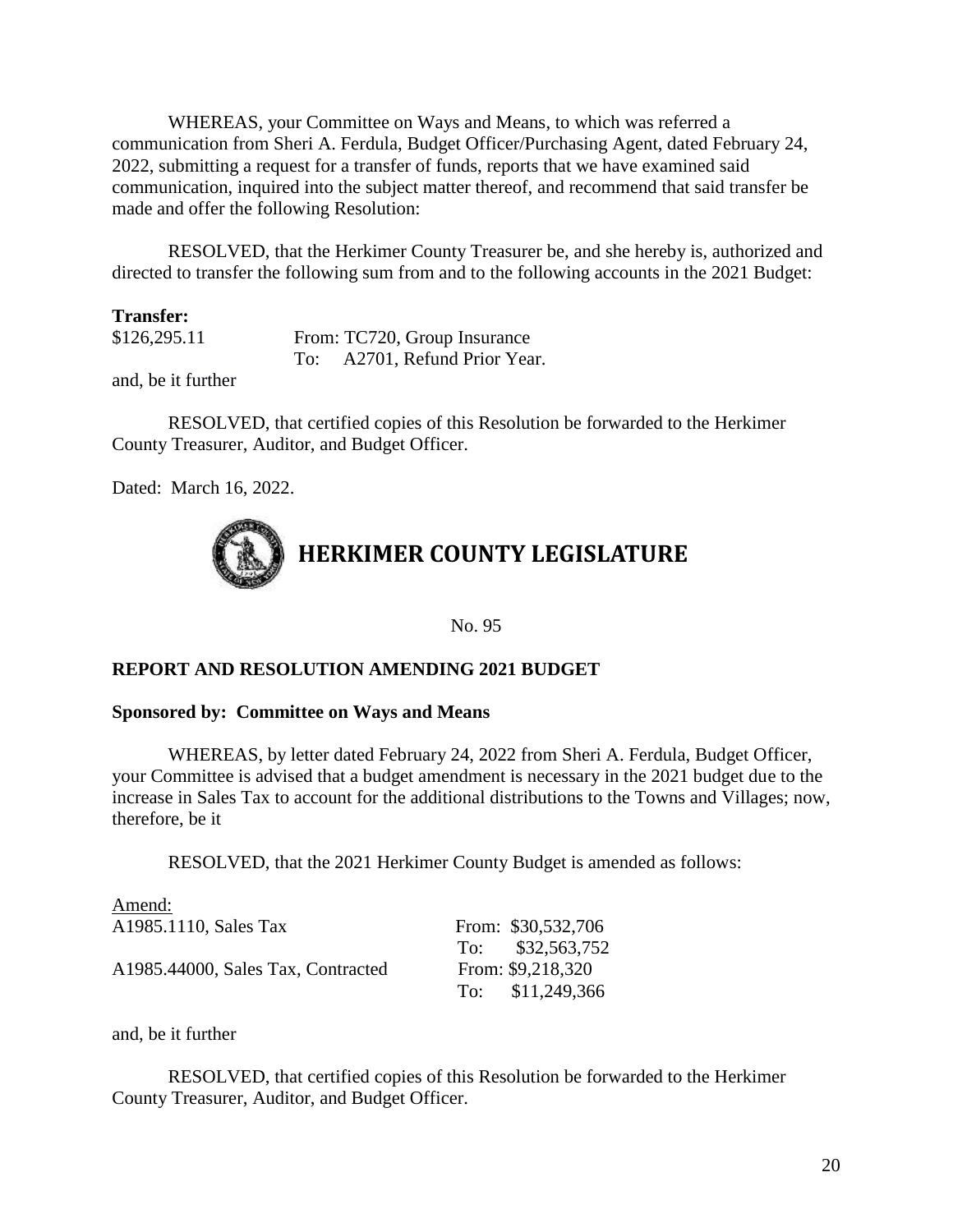Dated: March 16, 2022.



No. 96

# **REPORT AND RESOLUTION DIRECTING RESTORATION OF PARCEL IN THE VILLAGE OF MOHAWK TO THE TAXABLE PORTION OF THE ASSESSMENT ROLL**

#### **Sponsored by: Committee on Ways & Means**

WHEREAS, by Resolution No. 209 of 2014, this Legislature determined that there was no practical method to enforce the collection of a delinquent tax lien against premises located at W. Main St in the Village of Mohawk, having Tax Map No. 120.47-1-78, and further directed the enforcing officer to issue a certificate of prospective cancellation for that parcel; and

WHEREAS, since that time a search of Department of Environmental Conservation databases has revealed that all underground and above ground tanks have been removed; and

WHEREAS, by letter dated February 14, 2022, from Jennifer Casey, County Property Agent, she has requested restoration of the parcel to the taxable portion of the assessment roll; now, therefore, be it

RESOLVED, that for the above described reasons, the premises located at W. Main St in the Village of Mohawk, now having Tax Map No. 120.47-1-78, shall be restored to the taxable portion of the assessment roll; and, be it further

RESOLVED, that the enforcing officer is hereby directed to issue a certificate of restoration setting forth the relevant facts with the Assessor and County Director of Real Property Tax Services; and, be it further

RESOLVED, that certified copies of this Resolution be forwarded to the Herkimer County Treasurer, County Property Agent, the Assessor for the Village of Mohawk, and Director of Real Property Tax Services.

Dated: March 16, 2022.



No. 97

#### **REPORT AND RESOLUTION AMENDING RESOLUTION NO. 74 OF 2022 AMENDING CONTRACT FOR OVERSIGHT OF INDIGENT REPRESENTATION AND APPROVAL OF OFFICE SPACE**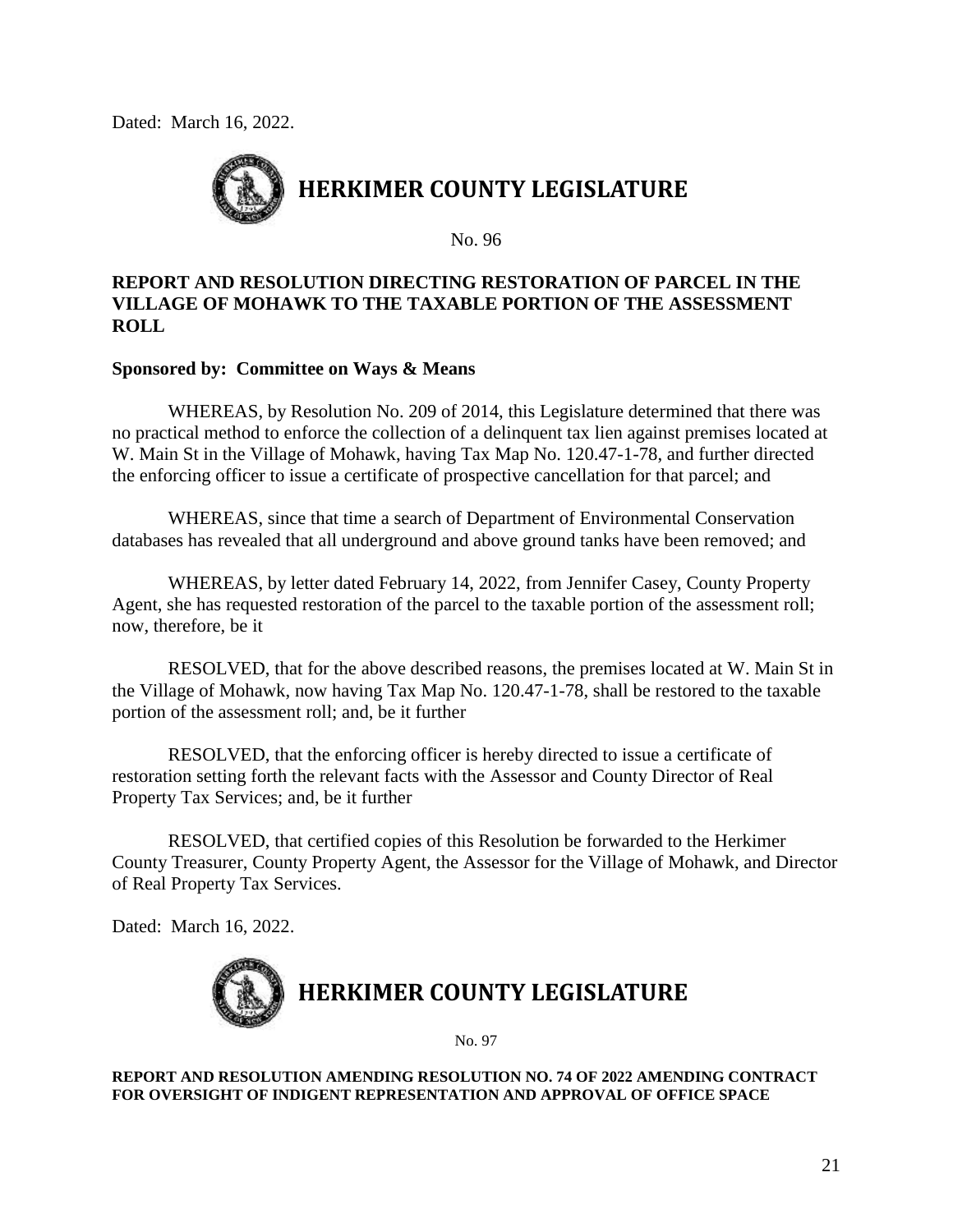#### **Sponsored by: Committee on Public Safety/Emergency Management Committee on Ways and Means**

WHEREAS, Resolution No. 17 of 2020 approved a contract with Keith D. Bowers, dba Enhanced Representation, Inc., to provide services in connection with indigent representation improvements; and

WHEREAS, on February 16, 2022 this Legislature adopted Resolution No. 74 of 2022 amending the contract for oversight of indigent representation and approval of office space; and

WHEREAS, by letter dated February 25, 2022 from Lorraine Lewandrowski, County Attorney, this legislature has been notified of a communication from Mr. Bowers requesting an amendment to the lease agreement for office space at 401 East German Street, Herkimer, New York to house a Resource Center for the Assigned Counsel Program to change from a cost not to exceed \$1,200 per month inclusive of utilities to a cost not to exceed \$1,200 per month plus utilities; and

WHEREAS, Mr. Bowers' communication further requests that an amendment be made authorizing the Chairman to execute an amended contract with Enhanced Representation, Inc., retroactively to April 1, 2020 setting annual compensation paid to Enhanced Representation, Inc. to be in accordance with the annual compensation approved by ILS and that such annual compensation be modified April 1 of each subsequent year as approved by ILS; and

WHEREAS, the Indigent Legal Services Grant Program has approved the cost for the lease within the grant budget and will reimburse the County at 100% for both; now, therefore, be it

RESOLVED, that Resolution No. 74 adopted on February 16, 2022 be amended for a lease agreement not to exceed \$1,200 per month plus utilities subject to County Attorney approval; and, be it further

RESOLVED, that Resolution No. 74 of 2022 be further amended to authorize the Chairman to execute an amended contract with Enhanced Representation, Inc., retroactively to April 1, 2020 setting annual compensation paid to Enhanced Representation, Inc. to be in accordance with the annual compensation approved by ILS and that such annual compensation be modified April 1 of each subsequent year as approved by ILS; and, be it further

RESOLVED, that all other respects Resolution No. 74 of 2022 shall remain in full force and effect; and, be it further

RESOLVED, that certified copies of this Resolution be forwarded to the New York State Office of Indigent Legal Services, Herkimer County Treasurer, Auditor, Budget Officer, County Attorney, and Keith D. Bowers, dba Enhanced Representation, Inc.

Dated: March 16, 2022.



# **HERKIMER COUNTY LEGISLATURE**

No. 98

### **REPORT AND RESOLUTION AUTHORIZING CLOSE OF PROJECT 5-4, NEW JAIL CONSTRUCTION AND TRANSFER OF FUNDS**

**Sponsored by: Committee on County Properties Committee on Public Safety/Emergency Management Committee on Ways & Means**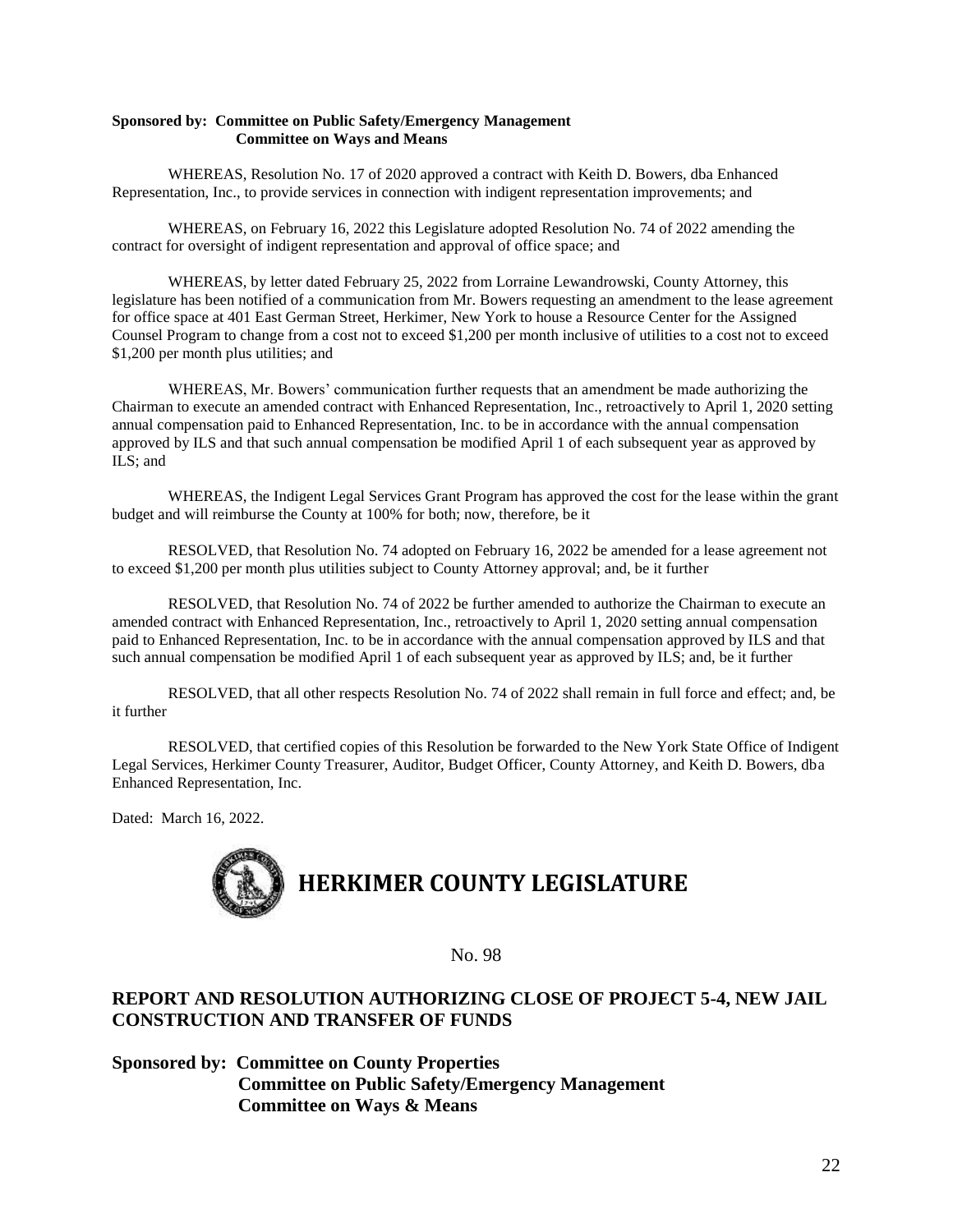WHEREAS, your Committees on County Properties, Public Safety/Emergency Management and Ways and Means, to which were referred a communication from Sheri A. Ferdula, Budget Officer/Purchasing Agent, dated February 24, 2022, submitting a request to close Project 5-4, New Jail Construction and transfer interest earnings plus any accumulated interest; now, therefore, be it

RESOLVED, that Project 5-4, New Jail Construction be closed; and, be it further

RESOLVED, that the Herkimer County Treasurer be, and she hereby is, authorized and directed to transfer the following sum from and to the following accounts:

### **Transfer:**

\$500,466 From: A889M, Correctional Facility ST Fund To: A889N, Building Reserve

and, be it further

RESOLVED, that certified copies of this Resolution be forwarded to the Herkimer County Treasurer, Auditor, and Budget Officer.

Dated: March 16, 2022.



No. 99

# **RESOLUTION AUTHORIZING TO SUBMIT A GRANT APPLICATION TO THE NEW YORK STATE OFFICE OF COMMUNITY RENEWAL COMMUNITY DEVELOPMENT BLOCK GRANT – CV (COVID-19 RESPONSE) PROGRAM**

Sponsored by: Committee on County Planning & Development Committee on Ways and Means

WHEREAS, the New York State Office of Community Renewal (the "OCR") has announced availability of funding under the CDBG-CV program to provide grants to prevent, prepare for, and respond to COVID-19; and

WHEREAS, the Herkimer County IDA has requested that the County apply for the OCR funding; and

WHEREAS, the Project, if awarded funding, will result in substantial benefit to County businesses and residents; and

WHEREAS, the County has held a public hearing on March 4, 2022 to obtain citizens' views regarding the CDBG program as administered by OCR; now, therefore, be it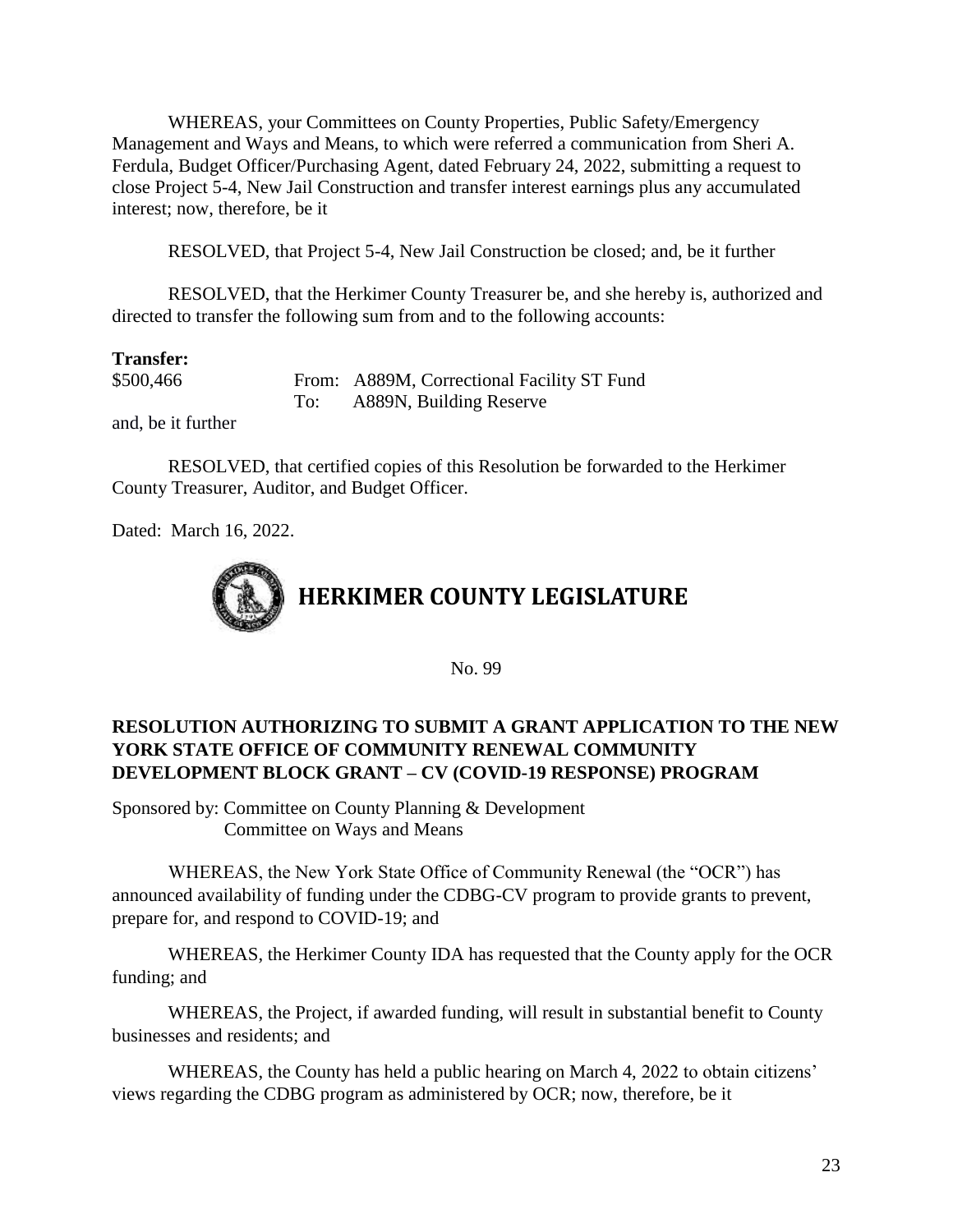RESOLVED, that the Chairman of the Legislature is hereby authorized to submit a grant application on behalf of the County in an amount not to exceed \$500,000 to the OCR; and, be it further

RESOLVED, that the Chairman of the Legislature is hereby authorized to execute a grant agreement between the County and the OCR and all related documents associated with the OCR grant, including entering into a grant agreement with the Herkimer County IDA for the implementation of the Project, all such documents to be subject to review and approval by the County Attorney; and, be it further

RESOLVED, that the Chairman of the Legislature is hereby designated as the Certifying Officer responsible for all activities associated with the federal environmental review process to be completed in conjunction with the Project; and, be it further

RESOLVED, that a certified copy of this Resolution be forwarded to the Executive Director of the Herkimer County Industrial Development Agency.

Dated: March 16, 2022.



No. 100

# **REPORT AND RESOLUTION ADOPTING FUND BALANCE POLICY**

# **Sponsored by: Committee on Ways and Means**

WHEREAS, the Government Finance Officers Association recommends that governments establish a policy on the level of unassigned fund balance that should be maintained in the General Fund; and

WHEREAS, the Governmental Accounting Standards Board issued Statement 54, *Fund Balance and Governmental Fund Type Definitions* in 2011 affecting County financials; and

WHEREAS, this Legislature has developed a Fund Balance Policy to maintain adequate fund balance levels, provide flexibility and mitigation of current and future risks, to ensure stable tax rates, to provide for one-time opportunities and to retain favorable credit ratings; now, therefore, be it

RESOLVED, that the attached Herkimer County Fund Balance Policy be and hereby is adopted as an official policy of Herkimer County.

Dated: March 16, 2022.



# **HERKIMER COUNTY LEGISLATURE**